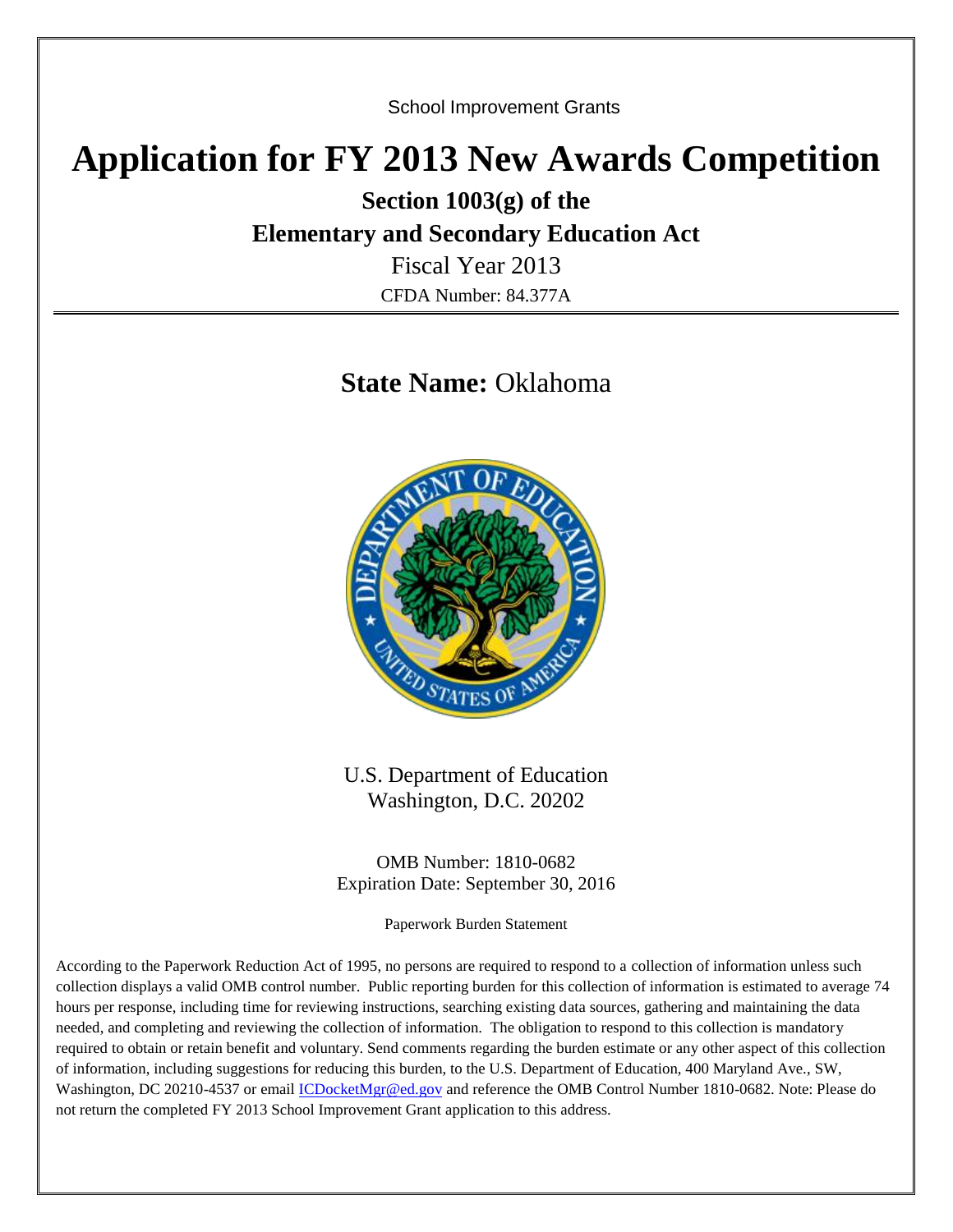#### **SCHOOL IMPROVEMENT GRANTS**

#### **Purpose of the Program**

School Improvement Grants (SIG), authorized under section 1003(g) of Title I of the Elementary and Secondary Education Act of 1965 (Title I or ESEA), are grants to State educational agencies (SEAs) that SEAs use to make competitive subgrants to local educational agencies (LEAs) that demonstrate the greatest need for the funds and the strongest commitment to use the funds to provide adequate resources in order to raise substantially the achievement of students in their lowest-performing schools. Under the final requirements published in the *Federal Register* on October 28, 2010 [\(http://www.gpo.gov/fdsys/pkg/FR-2010-10-28/pdf/2010-](http://www.gpo.gov/fdsys/pkg/FR-2010-10-28/pdf/2010-27313.pdf) [27313.pdf\)](http://www.gpo.gov/fdsys/pkg/FR-2010-10-28/pdf/2010-27313.pdf), school improvement funds are to be focused on each State's "Tier I" and "Tier II" schools. Tier I schools are the lowestachieving five percent of a State's Title I schools in improvement, corrective action, or restructuring, Title I secondary schools in improvement, corrective action, or restructuring with graduation rates below 60 percent over a number of years, and, if a State so chooses, certain Title I eligible (and participating) elementary schools that are as low achieving as the State's other Tier I schools ("newly eligible" Tier I schools). Tier II schools are the lowest-achieving five percent of a State's secondary schools that are eligible for, but do not receive, Title I, Part A funds, secondary schools that are eligible for, but do not receive, Title I, Part A funds with graduation rates below 60 percent over a number of years, and, if a State so chooses, certain additional Title I eligible (participating and non-participating) secondary schools that are as low achieving as the State's other Tier II schools or that have had a graduation rate below 60 percent over a number of years ("newly eligible" Tier II schools). An LEA also may use school improvement funds in Tier III schools, which are Title I schools in improvement, corrective action, or restructuring that are not identified as Tier I or Tier II schools and, if a State so chooses, certain additional Title I eligible (participating and non-participating) schools ("newly eligible" Tier III schools). In the Tier I and Tier II schools an LEA chooses to serve, the LEA must implement one of four school intervention models: turnaround model, restart model, school closure, or transformation model.

#### **ESEA Flexibility**

An SEA that has received ESEA flexibility no longer identifies Title I schools for improvement, corrective action, or restructuring; instead, it identifies priority schools, which are generally a State's lowest-achieving Title I schools. Accordingly, if it chooses, an SEA with an approved ESEA flexibility request may select the "**priority schools list waiver**" in Section H of the SEA application for SIG funds. This waiver permits the SEA to replace its lists of Tier I, Tier II, and Tier III schools with its list of priority schools.

Through its approved ESEA flexibility request, an SEA has already received a waiver that permits its LEAs to apply for SIG funds to serve priority schools that are not otherwise eligible to receive SIG funds because they are not identified as Tier I, Tier II, or Tier III schools. The waiver offered in this application goes beyond this previously granted waiver to permit the SEA to actually use its priority schools list as its SIG list.

#### **Availability of Funds**

The Consolidated and Further Continuing Appropriations Act, 2013, provided \$506 million for School Improvement Grants in fiscal year (FY) 2013.

FY 2013 SIG funds are available for obligation by SEAs and LEAs through September 30, 2015.

#### **State and LEA Allocations**

Each State (including the District of Columbia and Puerto Rico), the Bureau of Indian Education, and the outlying areas are eligible to apply to receive a SIG grant. The Department will allocate FY 2013 SIG funds in proportion to the funds received in FY 2013 by the States, the Bureau of Indian Education, and the outlying areas under Parts A, C, and D of Title I of the ESEA. An SEA must allocate at least 95 percent of its SIG funds directly to LEAs in accordance with the final requirements [\(http://www.gpo.gov/fdsys/pkg/FR-](http://www.gpo.gov/fdsys/pkg/FR-2010-10-28/pdf/2010-27313.pdf)[2010-10-28/pdf/2010-27313.pdf\)](http://www.gpo.gov/fdsys/pkg/FR-2010-10-28/pdf/2010-27313.pdf). The SEA may retain an amount not to exceed five percent of its allocation for State administration, evaluation, and technical assistance.

#### **Consultation with the Committee of Practitioners**

Before submitting its application for a SIG grant to the Department, an SEA must consult with its Committee of Practitioners established under section 1903(b) of the ESEA regarding the rules and policies contained therein. The Department recommends that the SEA also consult with other stakeholders, such as potential external providers, teachers' unions, and business, civil rights, and community leaders that have an interest in its application.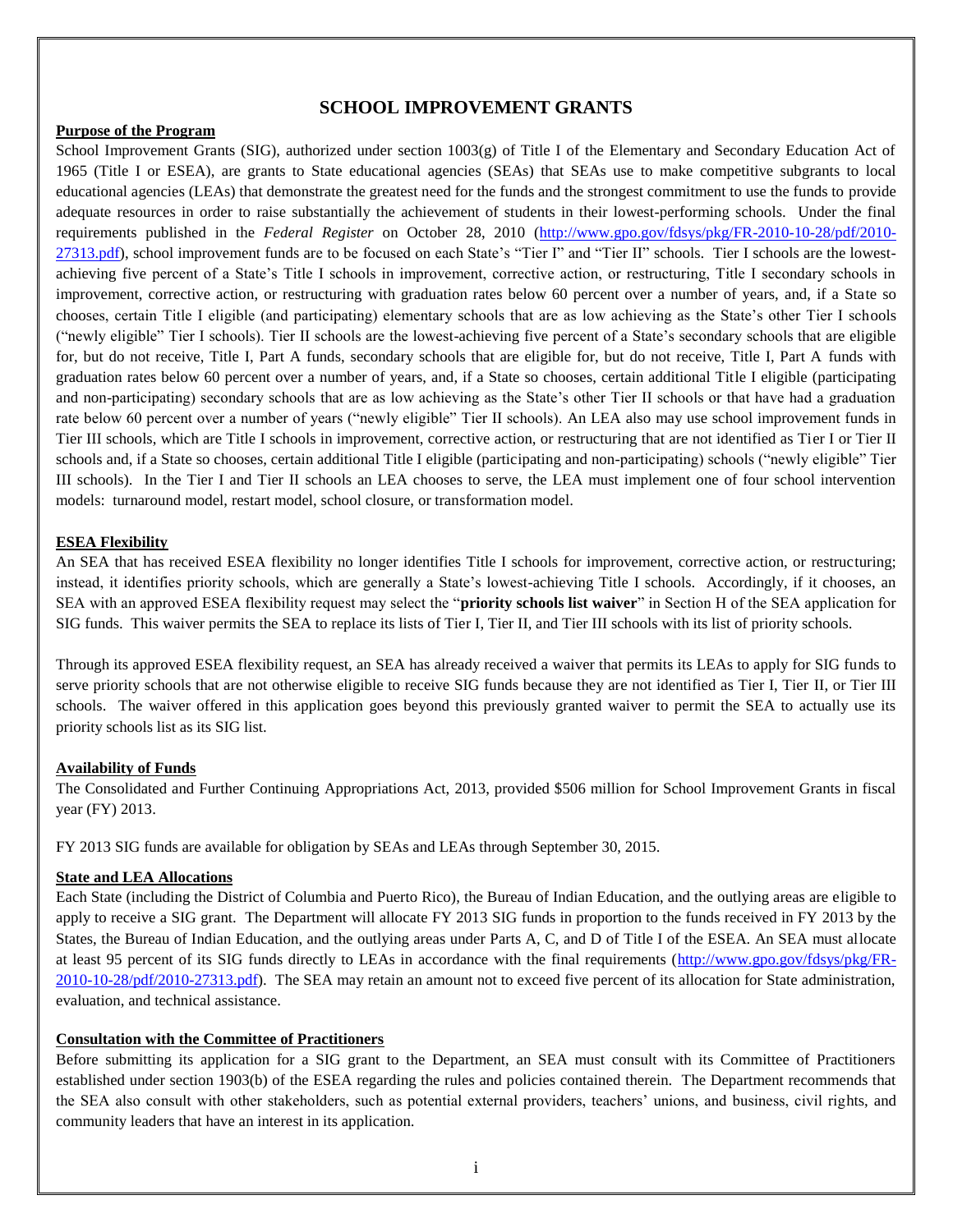# **FY 2013 NEW AWARDS APPLICATION INSTRUCTIONS**

This application is for use only by SEAs that will make new awards. New awards are defined as an award of SIG funds to an LEA for a school that the LEA was not previously approved to serve with SIG funds in the school year for which funds are being awarded—in this case, the 2014–2015 school year. New three-year awards may be made with the FY 2013 funds or any unobligated SIG funds from previous competitions not already committed to grants made in earlier competitions.

The Department will require those SEAs that will use FY 2013 funds solely for continuation awards to submit a SIG application. However, those SEAs using FY 2013 funds solely for continuation purposes are only required to complete the Continuation Awards Only Application for FY 2013 School Improvement Grants Program located at the end of this application.

# **SUBMISSION INFORMATION**

### **Electronic Submission:**

The Department strongly prefers to receive an SEA's FY 2013 SIG application electronically. The application should be sent as a Microsoft Word document, **not** as a PDF.

The SEA should submit its FY 2013 application to [OESE.OST@ed.gov.](mailto:OESE.OST@ed.gov)

In addition, the SEA must submit a paper copy of the cover page signed by the SEA's authorized representative to the address listed below under "Paper Submission."

#### **Paper Submission:**

If an SEA is not able to submit its application electronically, it may submit the original and two copies of its SIG application to the following address:

Carlas McCauley, Group Leader Office of School Turnaround U.S. Department of Education 400 Maryland Avenue, SW, Room 3W320 Washington, DC 20202-6132

Due to potential delays in government processing of mail sent through the U.S. Postal Service, SEAs are encouraged to use alternate carriers for paper submissions.

#### **Application Deadline**

Applications are due on or before November 15, 2013.

### **For Further Information**

If you have any questions, please contact Carlas McCauley at (202) 260-0824 or by e-mail at [Carlas.Mccauley@ed.gov.](mailto:Carlas.Mccauley@ed.gov)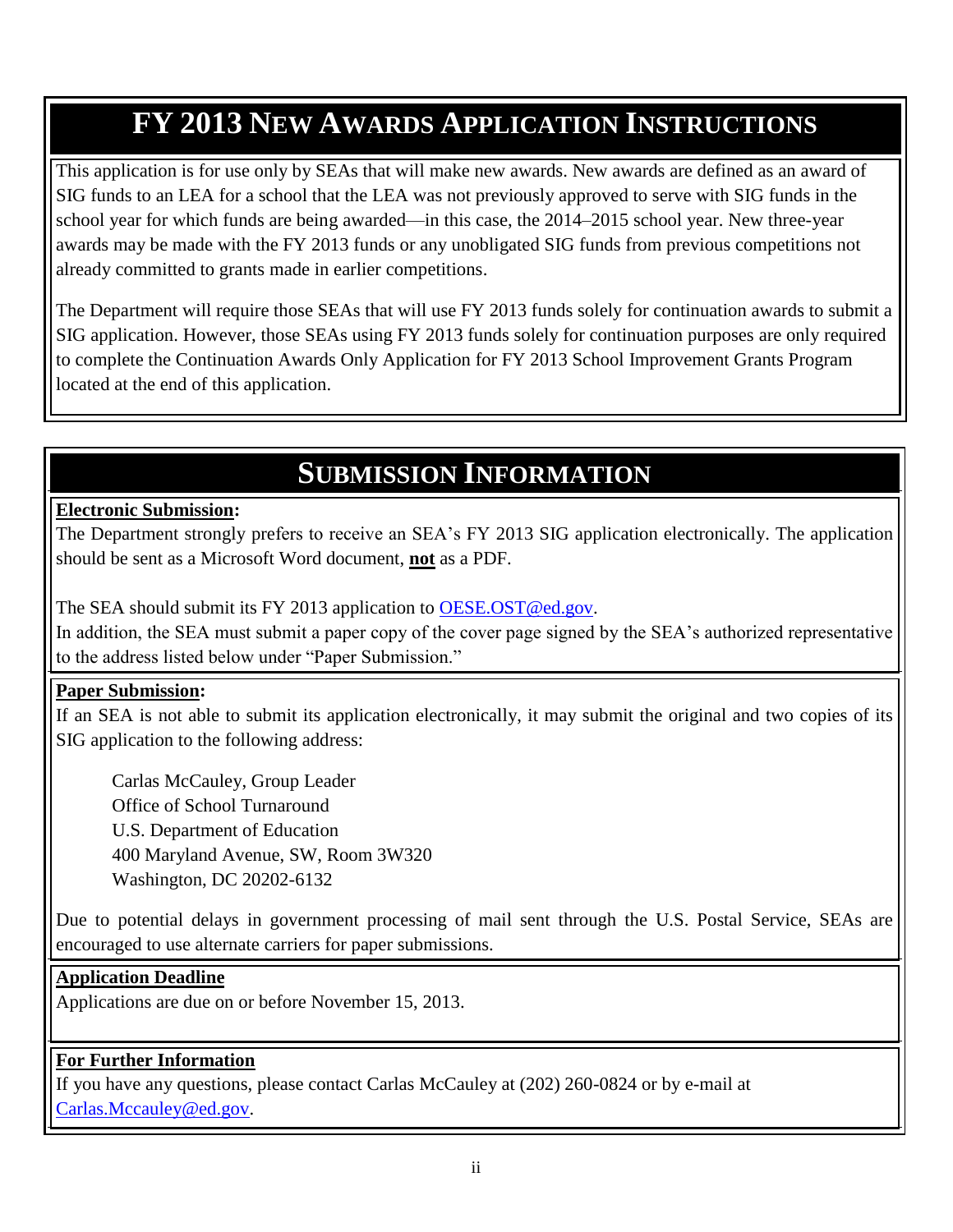# APPLICATION COVER SHEET

### SCHOOL IMPROVEMENT GRANTS

| Legal Name of Applicant:                                                                                          | <b>Applicant's Mailing Address:</b>                                                                                     |  |  |
|-------------------------------------------------------------------------------------------------------------------|-------------------------------------------------------------------------------------------------------------------------|--|--|
| Oklahoma State Department of Education                                                                            | Oklahoma State Department of Education<br><b>Attention: Richard Caram</b>                                               |  |  |
|                                                                                                                   | 2500 North Lincoln Boulevard                                                                                            |  |  |
|                                                                                                                   | Oklahoma City, Oklahoma 73105-4599                                                                                      |  |  |
|                                                                                                                   |                                                                                                                         |  |  |
|                                                                                                                   |                                                                                                                         |  |  |
| State Contact for the School Improvement Grant                                                                    |                                                                                                                         |  |  |
| Name: Richard Caram                                                                                               |                                                                                                                         |  |  |
| Position and Office: Assistant State Superintendent, Office of School Turnaround                                  |                                                                                                                         |  |  |
| <b>Contact's Mailing Address:</b>                                                                                 |                                                                                                                         |  |  |
| Oklahoma State Department of Education                                                                            |                                                                                                                         |  |  |
| <b>Attention: Richard Caram</b>                                                                                   |                                                                                                                         |  |  |
| 2500 North Lincoln Boulevard                                                                                      |                                                                                                                         |  |  |
| Oklahoma City, Oklahoma 73105-4599                                                                                |                                                                                                                         |  |  |
|                                                                                                                   |                                                                                                                         |  |  |
|                                                                                                                   |                                                                                                                         |  |  |
| Telephone: (405) 522-0855                                                                                         |                                                                                                                         |  |  |
|                                                                                                                   |                                                                                                                         |  |  |
| Fax: (405) 522-5310                                                                                               |                                                                                                                         |  |  |
|                                                                                                                   |                                                                                                                         |  |  |
| Email address: richard.caram@sde.ok.gov                                                                           |                                                                                                                         |  |  |
|                                                                                                                   |                                                                                                                         |  |  |
|                                                                                                                   |                                                                                                                         |  |  |
| Chief State School Officer (Printed Name):                                                                        | Telephone:                                                                                                              |  |  |
| Janet C. Barresi                                                                                                  | $(405)$ 521-4885                                                                                                        |  |  |
|                                                                                                                   |                                                                                                                         |  |  |
|                                                                                                                   |                                                                                                                         |  |  |
| Signature of the Chief State School Officer:                                                                      | Date:                                                                                                                   |  |  |
|                                                                                                                   |                                                                                                                         |  |  |
|                                                                                                                   |                                                                                                                         |  |  |
|                                                                                                                   |                                                                                                                         |  |  |
| The State, through its authorized representative, agrees to comply with all requirements applicable to the School |                                                                                                                         |  |  |
|                                                                                                                   | Improvement Grants program, including the assurances contained herein and the conditions that apply to any waivers that |  |  |
| the State receives through this application.                                                                      |                                                                                                                         |  |  |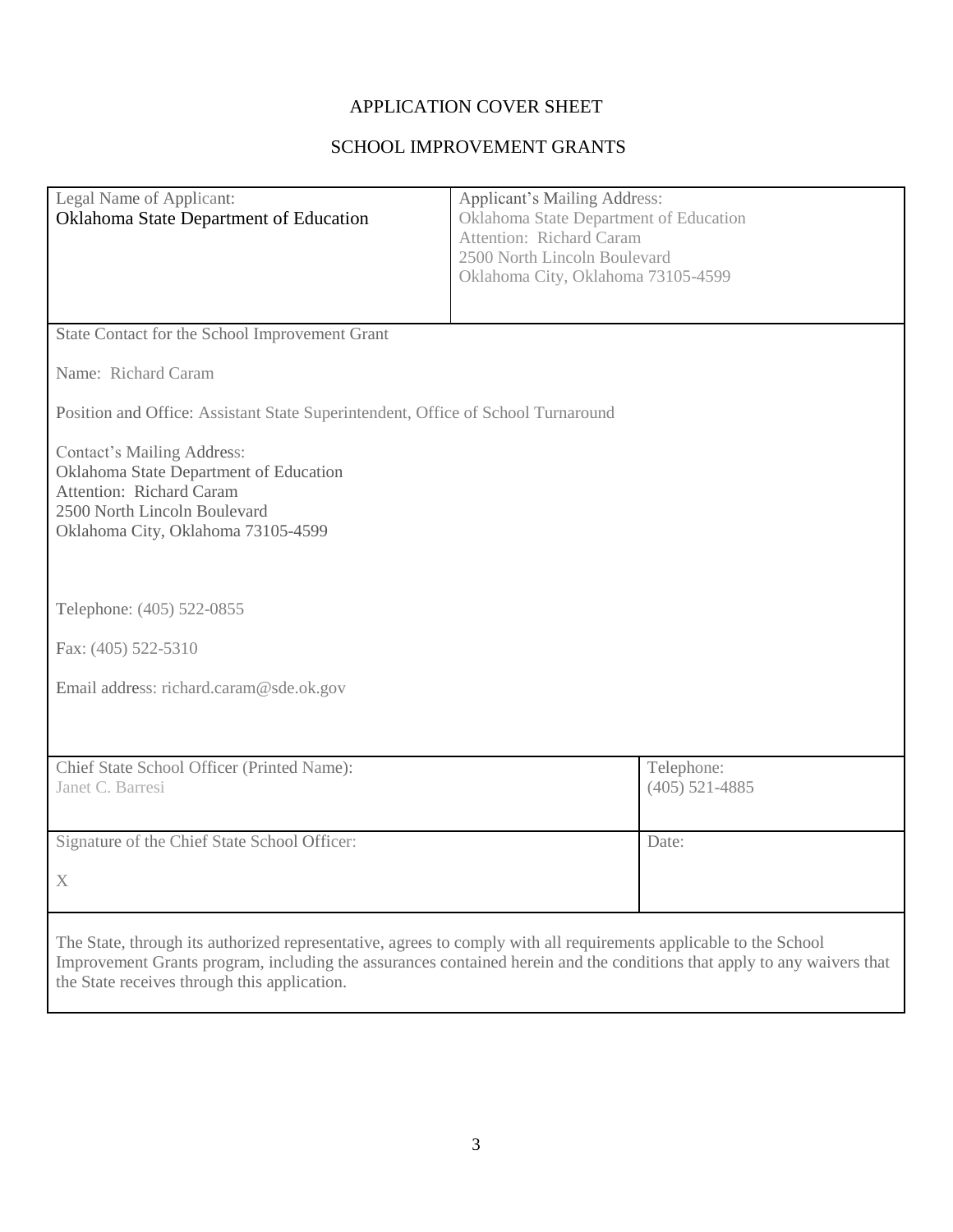# **PART I: SEA REQUIREMENTS**

As part of its application for a School Improvement Grant under section  $1003(g)$  of the ESEA, an SEA must provide the following information.

## **A. ELIGIBLE SCHOOLS**

**Part 1 (Definition of Persistently Lowest-Achieving Schools):** Along with its list of Tier I, Tier II, and Tier III schools, the SEA must provide the definition that it used to develop this list of schools. If the SEA's definition of persistently lowest-achieving schools that it makes publicly available on its Web site is identical to the definition that it used to develop its list of Tier I, Tier II, and Tier III schools, it may provide a link to the page on its Web site where that definition is posted rather than providing the complete definition. If an SEA is requesting the priority schools list waiver, it need not provide this definition, as its methodology for identifying its priority schools has already been approved through its ESEA flexibility request.

**Oklahoma's Definition of Persistently Lowest-Achieving Schools-Priority Schools:** On February 8, 2012 the United States Department of Education approved Oklahoma's ESEA Flexibility Waiver. The **Priority School definition (as modified from ESEA Flexibility Waiver for Oklahoma)** is used to define Oklahoma's Persistently Lowest-Achieving Schools. A Priority School is: (1) a Title I school among the lowest five percent of Title I schools in the State based on the achievement of the "all students" group in terms of proficiency on the statewide assessments that are part of the SEA's differentiated recognition, accountability, and support system, combined, and has demonstrated a lack of progress on those assessments over a number of years in the "all students" group; (2) a school among the lowest five percent of all schools in the State based on the achievement of the "all students" group in terms of proficiency on the statewide assessments that are part of the SEA's differentiated recognition, accountability, and support system, combined, and has demonstrated a lack of progress on those assessments over a number of years in the "all students" group; (3) a Title I-participating, a Title I-eligible, and/or a non-Title I high school with a graduation rate less than 60 percent for three consecutive years; or (4) All Priority Schools receiving SIG funds to implement a school intervention model. The total number of Priority Schools in the State must be at least five percent of the Title I schools in the State. Any sections that formally apply to Tier I, Tier II, and Tier III schools now apply to Priority Schools.

**Schools currently receiving the SIG grant are not eligible to apply for this competition.** Additionally, references made throughout the application to school improvement, corrective action, and

restructuring, no longer exist under the ESEA Flexibility Waiver for Oklahoma**.**

**Part 2 (Eligible Schools List):** As part of its FY 2013 application an SEA must provide a list, by LEA, of each Tier I, Tier II, and Tier III school in the State or, if it is requesting the priority schools list waiver, of each priority school in the State. (A State's Tier I and Tier II schools are its persistently lowest-achieving schools and, if the SEA so chooses, certain additional Title I eligible schools that are as low achieving as the State's persistently lowest‐achieving schools or that have had a graduation rate below 60 percent over a number of years.) In providing its list of schools, the SEA must indicate whether a school has been identified as a Tier I or Tier II school solely because it has had a graduation rate below 60 percent over a number of years.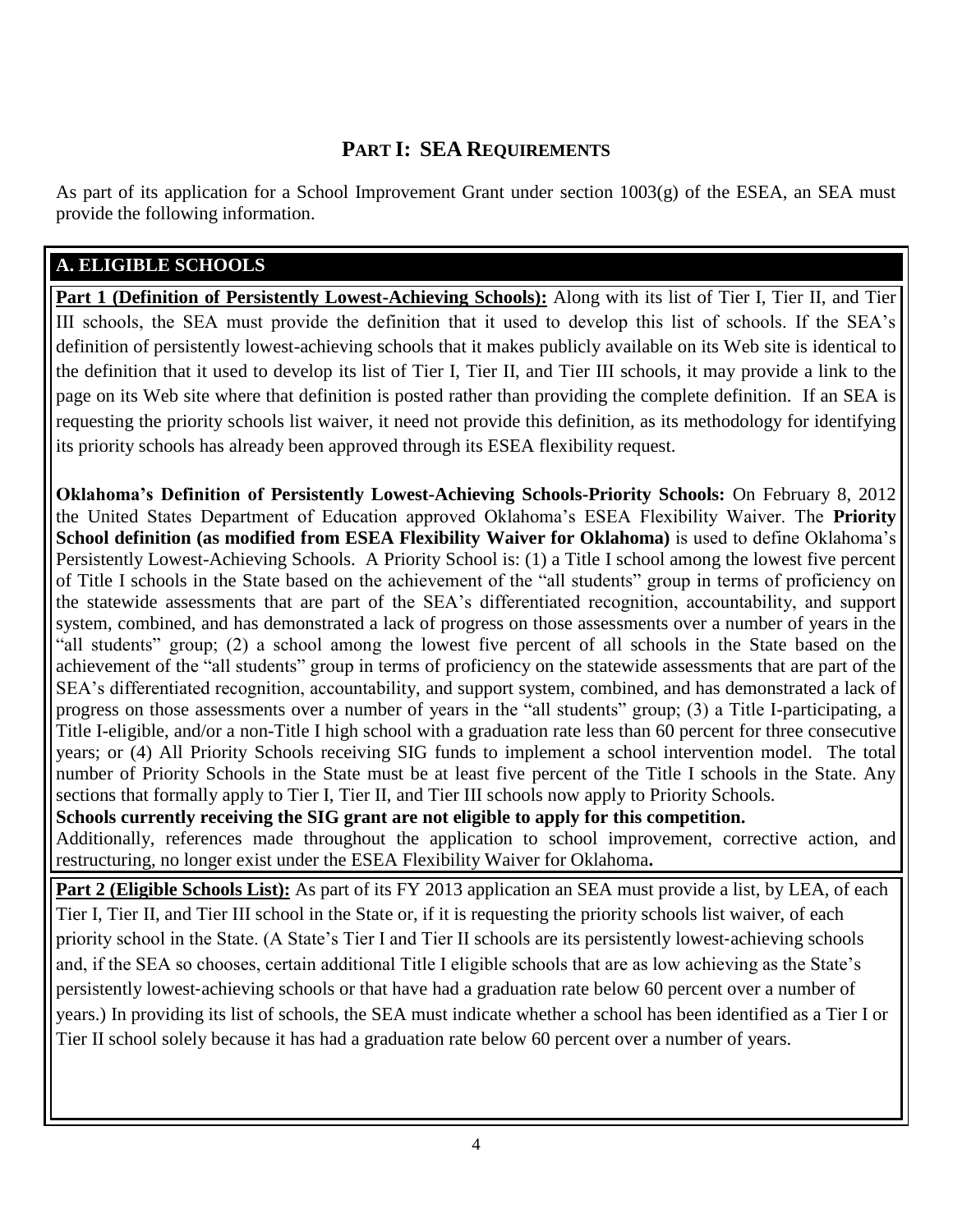**Directions:** SEAs that generate new lists should create this table in Excel using the format shown below. An example of the table has been provided for guidance.

|  |  |  | See Attachment 1 for a complete list of Oklahoma Priority Schools. |
|--|--|--|--------------------------------------------------------------------|
|--|--|--|--------------------------------------------------------------------|

|             |               |        | <b>SCHOOLS ELIGIBLE FOR FY 2013 SIG FUNDS</b> |  |  |
|-------------|---------------|--------|-----------------------------------------------|--|--|
| <b>NCES</b> | <b>SCHOOL</b> | SCHOOL |                                               |  |  |

| <b>LEA NAME</b> | <b>LEA NCES</b><br>ID# | <b>SCHOOL</b><br><b>NAME</b> | <b>SCHOOL</b><br><b>NCES ID#</b> | <b>PRIORITY</b><br>(if applicable) | <b>TIER</b> | <b>TIER</b> | TIER<br>Ш | GRAD<br><b>RATE</b> | <b>NEWLY</b><br>ELIGIBLE <sup>1</sup> |
|-----------------|------------------------|------------------------------|----------------------------------|------------------------------------|-------------|-------------|-----------|---------------------|---------------------------------------|
|                 |                        |                              |                                  |                                    |             |             |           |                     |                                       |
|                 |                        |                              |                                  |                                    |             |             |           |                     |                                       |

# **EXAMPLE:**

|                                                                                                              | <b>SCHOOLS ELIGIBLE FOR FY 2013 SIG FUNDS</b> |                                                                                                              |                                  |                 |             |                  |                    |                            |                                 |
|--------------------------------------------------------------------------------------------------------------|-----------------------------------------------|--------------------------------------------------------------------------------------------------------------|----------------------------------|-----------------|-------------|------------------|--------------------|----------------------------|---------------------------------|
| <b>LEA NAME</b>                                                                                              | <b>LEA NCES</b><br>ID#                        | <b>SCHOOL NAME</b>                                                                                           | <b>SCHOOL</b><br><b>NCES ID#</b> | <b>PRIORITY</b> | <b>TIER</b> | <b>TIER</b><br>П | <b>TIER</b><br>III | <b>GRAD</b><br><b>RATE</b> | <b>NEWLY</b><br><b>ELIGIBLE</b> |
| LEA <sub>1</sub>                                                                                             | ##                                            | <b>HARRISON ES</b>                                                                                           | ##                               |                 | X           |                  |                    |                            |                                 |
| LEA <sub>1</sub>                                                                                             | ##                                            | <b>MADISON ES</b>                                                                                            | ##                               |                 | X           |                  |                    |                            |                                 |
| LEA <sub>2</sub>                                                                                             | ##                                            | <b>TAYLOR MS</b>                                                                                             | ##                               |                 |             |                  | X                  |                            | X                               |
| <b>Part 3 (Terminated Awards):</b> All SEAs are required to list any LEAs with one or more schools for which |                                               |                                                                                                              |                                  |                 |             |                  |                    |                            |                                 |
|                                                                                                              |                                               | funding under previously awarded SIG grants will not be renewed for the 2014-2015 school year. For each such |                                  |                 |             |                  |                    |                            |                                 |

school, note the amount of unused remaining funds and explain how the SEA or LEA plans to use those funds.

| <b>LEA NAME</b>                         |  | <b>SCHOOL NAME DESCRIPTION OF HOW REMAINING FUNDS</b> | <b>AMOUNT OF</b>       |  |
|-----------------------------------------|--|-------------------------------------------------------|------------------------|--|
|                                         |  | <b>WERE OR WILL BE USED</b>                           | <b>REMAINING FUNDS</b> |  |
| N/A                                     |  |                                                       |                        |  |
|                                         |  |                                                       |                        |  |
|                                         |  |                                                       |                        |  |
|                                         |  |                                                       |                        |  |
| <b>TOTAL AMOUNT OF REMAINING FUNDS:</b> |  |                                                       |                        |  |

### **B. EVALUATION CRITERIA: An SEA must provide the criteria it will use to evaluate the information set forth below in an LEA's application for a School Improvement Grant.**

l <sup>1</sup> "Newly Eligible" refers to a school that was made eligible to receive SIG funds by the Consolidated Appropriations Act, 2010. A newly eligible school may be identified for Tier I or Tier II because it has not made adequate yearly progress for at least two consecutive years; is in the State's lowest quintile of performance based on proficiency rates on State's assessments; and is no higher achieving than the highest-achieving school identified by the SEA as a "persistently lowestachieving school" or is a high school that has a graduation rate less than 60 percent over a number of years. For complete definitions of and additional information about "newly eligible schools," please refer to the FY 2010 SIG Guidance, questions A-20 to A-30.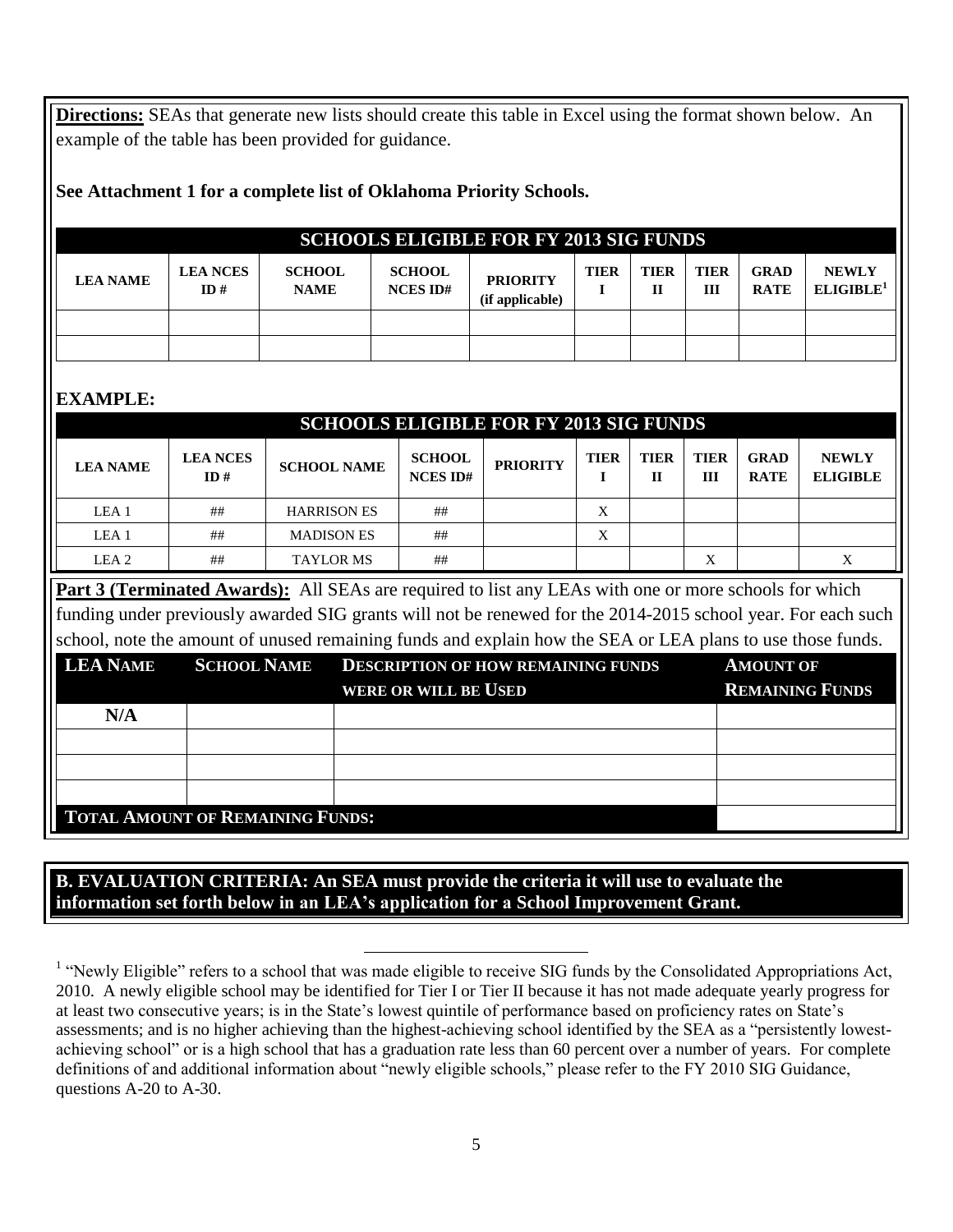*Part 1: The three actions listed in Part 1 are ones that an LEA must take prior to submitting its application for a School Improvement Grant. Accordingly, the SEA must describe, with specificity, the criteria the SEA will use to evaluate an LEA's application with respect to each of the following actions:* 

The SEA anticipates that LEAs will have undertaken preliminary work prior to receiving final approval for the grant funding. The requirements described in this section constitute the LEA's baseline information about the planning underway to ensure successful implementation and sustainability. Oklahoma will expect the implementation of LEA reform models to occur at the **beginning** of the 2014-2015 school year*.* 

### *(1) The LEA has analyzed the needs of each Tier I and Tier II school, or each priority school, as applicable, identified in the LEA's application and has selected an intervention for each school.*

Oklahoma will require each LEA to complete a comprehensive needs assessment as part of the application process for each Priority School it elects to serve with SIG funds. The analysis of the needs assessment will be submitted in the LEA application for a  $1003(g)$  School Improvement Grant.

To meet the requirements of this part, the LEA must:

- Analyze multiple sources of data which may include, but is not limited to student and staff profiles; student achievement data; curriculum analysis data, state and local assessment data; instructional practices inventories; focus walks; school culture surveys; student, family and community surveys and demographic information; professional growth and development inventories and evaluations; leadership evaluations; organizational charts and job descriptions; previous budgets and resource allocations; and results of previous annual plan reviews and updates; and provide in its application a detailed summary of this analysis,
- Identify, based on the results of the data analysis and needs assessment, an intervention model for each Priority School the district elects to serve and demonstrate in the application with a narrative describing the correlation between the results of the data analysis, needs assessment report, and chosen model, and
- Consult with relevant stakeholders regarding the LEA's application and implementation of school improvement models in its Priority Schools.

| Level I                                                                                                                   | Level II                                                                                                              | Level III                                                                                                   |
|---------------------------------------------------------------------------------------------------------------------------|-----------------------------------------------------------------------------------------------------------------------|-------------------------------------------------------------------------------------------------------------|
| • No data sources were used in the<br>analysis or summary of analysis is<br>nonexistent.<br>• The identified model is not | $\bullet$ Few data sources (1-3) were<br>used and summarized into a<br>limited analysis.<br>• The identified model is | • Multiple data sources (4 or<br>more) were used and have<br>been summarized into a<br>meaningful analysis. |
| supported by the data analysis and<br>needs assessment.                                                                   | partially supported by the<br>data analysis and needs<br>assessment.                                                  | $\bullet$ The identified model is fully<br>supported by the data analysis<br>and needs assessment.          |
|                                                                                                                           |                                                                                                                       |                                                                                                             |

The following rubric will be used by the SEA to evaluate the requirements of this part on the LEA application. **Note that a Level III must be met before approval is granted.**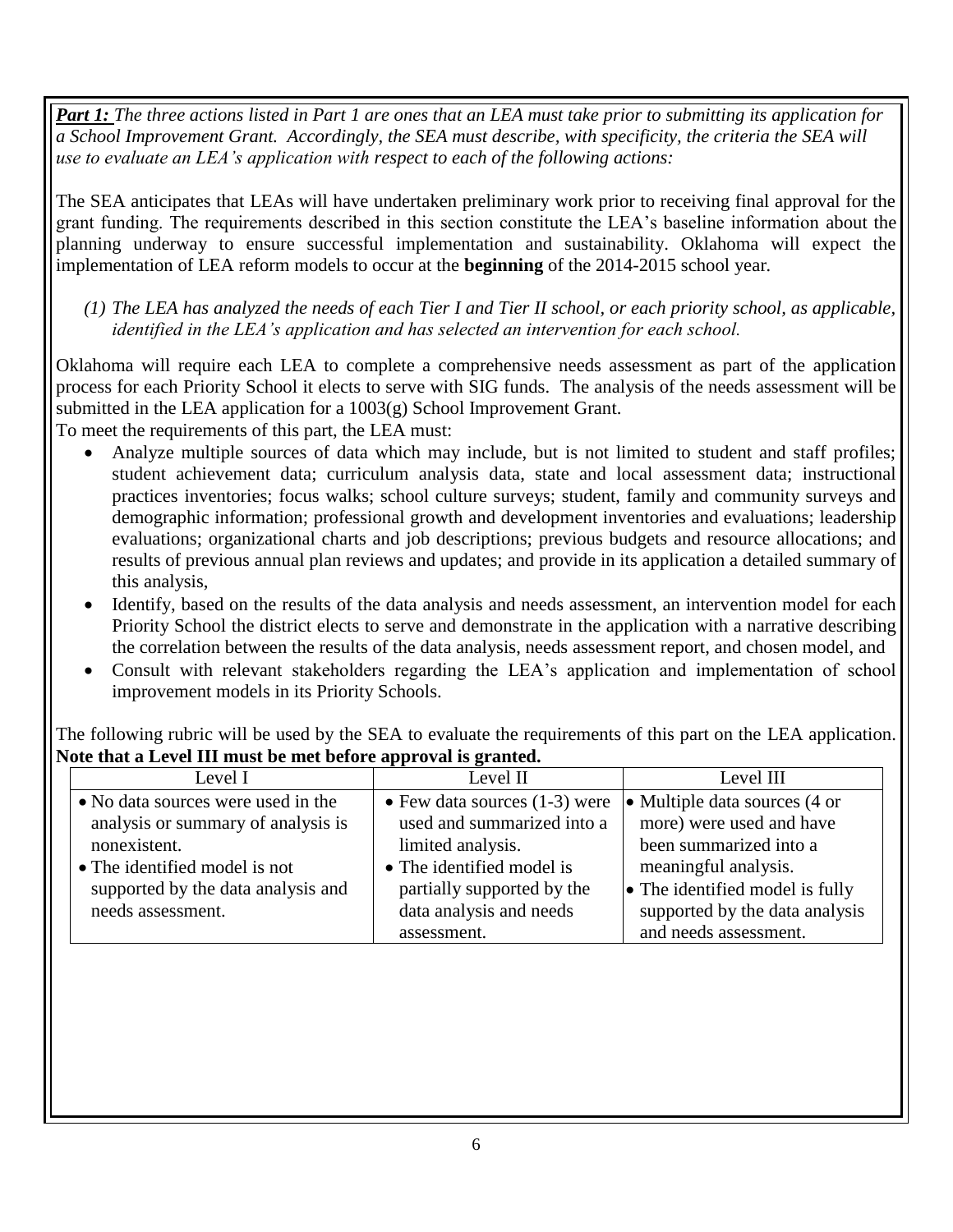*(2) The LEA has demonstrated that it has the capacity to use school improvement funds to provide adequate resources and related support to each Tier I and Tier II school, or each priority school, as applicable, identified in the LEA's application in order to implement fully and effectively the selected intervention in each of those schools.*

LEAs should consider school, district, and community capacity when selecting an intervention model, as each intervention model requires unique responsibilities of those involved. The LEA's capacity to fully and effectively implement the selected intervention in each school will be evaluated according to the indicators listed below.

| <b>Indicators</b>                                                     | <b>Model(s) of Implementation</b>   |
|-----------------------------------------------------------------------|-------------------------------------|
| The LEA has outlined its design and implementation activities for     | All Models                          |
| each intervention model. A detailed and realistic timeline has been   |                                     |
| established. The person/title of the position providing leadership    |                                     |
| for each requirement of the intervention has been determined.         |                                     |
| The LEA has demonstrated that it has involved and received            | All Models                          |
| commitment of support from relevant stakeholders, including           |                                     |
| administrators, teachers, teachers' unions (if appropriate), parents, |                                     |
| students, and outside community members in activities related to      |                                     |
| decision making, choosing an intervention model, and/or               |                                     |
| development of the model's design.                                    |                                     |
| Staff with the credentials and capacity to implement the selected     | All Models                          |
| intervention successfully has been identified. More information       |                                     |
| regarding school turnaround teacher competencies can be found on      |                                     |
| the Public Impact Web site at http://publicimpact.com/web/wp-         |                                     |
| content/uploads/2009/09/Turnaround_Teacher_Competencies.pdf.          |                                     |
| The ability of the LEA to serve the identified Priority Schools has   | All Models                          |
| been addressed.                                                       |                                     |
| The ability to recruit new principals with the necessary credentials  | All Models                          |
| and capacity has been demonstrated.                                   |                                     |
| More information regarding school turnaround leader                   |                                     |
| competencies can be found on the Public Impact Web site at            |                                     |
| http://publicimpact.com/images/stories/publicimpact/documents/        |                                     |
| Turnaround_Leader_Competencies.pdf.                                   |                                     |
| The LEA has conducted a strategic planning process that supports      | All Models                          |
| the selection and implementation of the chosen model.                 |                                     |
| The LEA has developed budgets for three (3) fiscal years that         | Turnaround, Transformation, Restart |
| directly align to the activities and strategies stated in the plan.   |                                     |
| The LEA has developed a monitoring plan that encompasses              | Turnaround, Transformation, Restart |
| multiple visits to each school and requires evidence of effective     |                                     |
| LEA interventions if there is limited student academic success.       |                                     |
| The LEA has plans to adopt alternative/extended school-year           | Turnaround, Transformation, Restart |
| calendars that add time beyond the instructional day for each         |                                     |
| identified Priority School to be served.                              |                                     |
| The LEA has established an FTE for an LEA Turnaround Office           | Turnaround, Transformation, Restart |
| or Officer(s) that will be responsible for the day-to-day             |                                     |
| management of reform efforts at the school level and coordinating     |                                     |
| with the SEA.                                                         |                                     |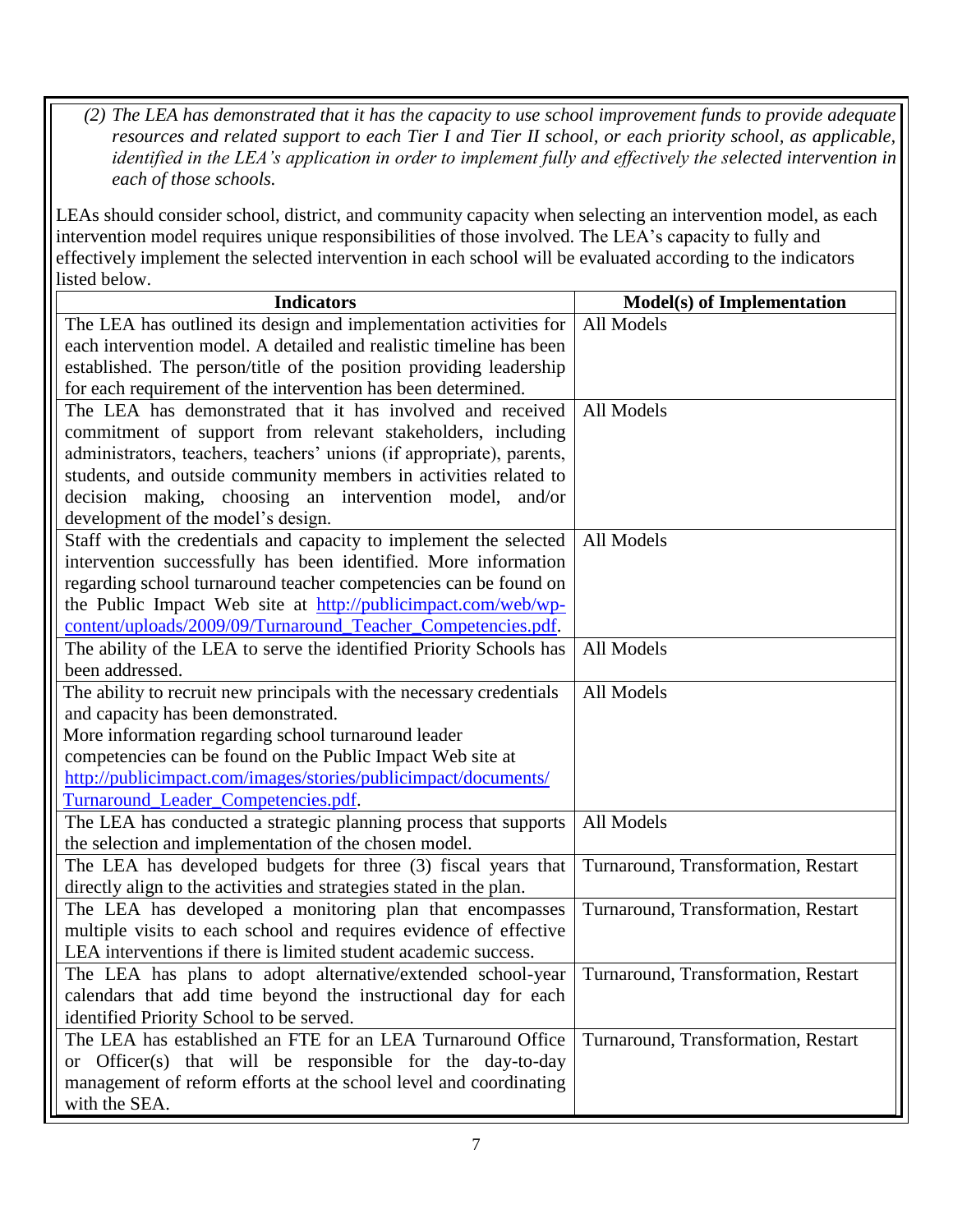| The LEA has made a commitment to expand teachers' capacity to         | Turnaround, Transformation, Restart |
|-----------------------------------------------------------------------|-------------------------------------|
| plan collaboratively in the academic areas where students fail to     |                                     |
| make annual measureable objectives (AMOs) in at least                 |                                     |
| reading/language arts and mathematics.                                |                                     |
| The LEA has identified a $1003(g)$ Turnaround Office $(r)$ that meets | Turnaround, Transformation, Restart |
| regularly with SEA staff to discuss the progress of schools.          |                                     |
| Turnaround office staff are highly knowledgeable educators who        |                                     |
| specialize in school improvement, understand culture and climate,     |                                     |
| relate well to stakeholders, and understand the scope of              |                                     |
| comprehensive reform strategies required as a part of a               |                                     |
| implementing a SIG model. The Turnaround Office $(r)$ must also       |                                     |
| demonstrate that they communicate regularly with the LEA              |                                     |
| administrative team, including the LEA Superintendent.                |                                     |
| The LEA has demonstrated, through past grant applications, that       | All Models                          |
| they have sound fiscal management with limited audit findings.        |                                     |
| The LEA has completed a self-assessment of its own capacity to        | All Models                          |
| design, support, monitor, and assess the implementation of the        |                                     |
| models and strategies that it selects for its Priority Schools.       |                                     |
| The LEA has demonstrated a commitment to the sustainability of        | Turnaround, Transformation, Restart |
| the intervention model after the funding is no longer available.      |                                     |
| The LEA has access and proximity to higher achieving schools,         | <b>School Closure</b>               |
| including but not limited to charter schools or new schools for       |                                     |
| which achievement data are not yet available.                         |                                     |
| The LEA completes the grant application within the timelines set      | All Models                          |
| forth in the application.                                             |                                     |
| Assurances are signed and submitted with the application.             | All Models                          |

The following rubric will be used by OSDE to evaluate the requirements of this part of the LEA application. **Note that a Level III must be met before approval is granted.**

| <b>Level I</b>                  | <b>Level II</b>                                                                                                   | <b>Level III</b>           |
|---------------------------------|-------------------------------------------------------------------------------------------------------------------|----------------------------|
|                                 | • None of the indicators for the $\bullet$ Some of the indicators for the $\bullet$ All of the indicators for the |                            |
|                                 | chosen intervention model are chosen intervention model are chosen intervention model are                         |                            |
| LEA  <br>addressed<br>the<br>1n | addressed in the LEA application.                                                                                 | addressed in<br>the<br>LEA |
| application.                    |                                                                                                                   | application.               |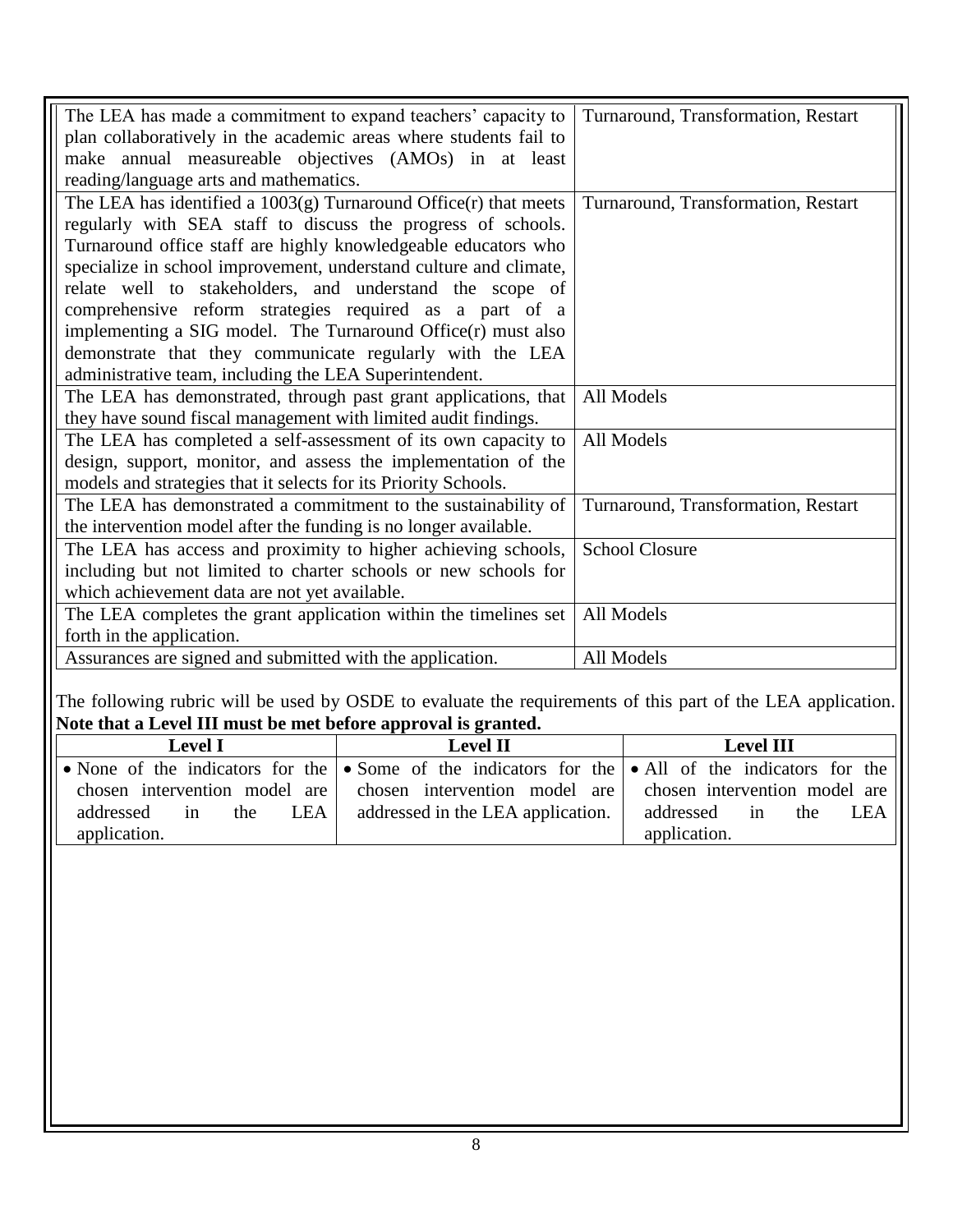*(3) The LEA's budget includes sufficient funds to implement the selected intervention fully and effectively in each Tier I and Tier II school, or each priority school, as applicable, identified in the LEA's application, as well as to support school improvement activities in Tier III schools in a State that is not requesting the priority schools list waiver, throughout the period of availability of those funds (taking into account any waiver extending that period received by either the SEA or the LEA).*

LEAs will be required to submit a separate budget narrative and budget pages for each identified Priority School the district elects to serve. The LEA will be evaluated for this part according to the criteria listed below.

- The budget narrative must describe, in detail, the needs of the particular school implementing all required components of the chosen model, a description of proposed initiatives, services, and/or materials, and the responsibility of the LEA and the school for timely distribution of funds during each fiscal year of the grant.
- The budget narrative must also describe in detail, how the LEA will meet and fund the **additional Oklahoma requirements** of this grant:
	- o Establish an FTE (the percent of FTE will be contingent upon LEA capacity) for an LEA-based Turnaround Office or Turnaround Officer(s) that will be responsible for the day-to-day management of reform efforts at the site level and coordinate and communicate with the SEA;
	- o Job Description of Turnaround Officer
		- Work with the superintendent and district leadership team to manage, oversee, and monitor the implementation of the School Improvement Grant.
		- Work closely with the principal and the central office to support day-to-day needs of the school, discuss progress, and identify and overcome barriers to implementation.
		- Ensure alignment between the activities of the School Improvement Grant, district initiatives, and external providers.
		- Manage delivery of services from external providers. Provide technical assistance and support to the schools served with  $SIG 1003(g)$  funds.
		- Liaise between the OSDE, School Support Team Leader(s), central office, and the schools served with SIG 1003(g) funds.
		- Meet at least quarterly with OSDE staff to discuss progress of each school served with SIG 1003(g) funds. Provide quarterly status reports to OSDE.
		- Attend all OSDE required professional development and meetings.
	- o Provide at least ninety (90) minutes of protected collaboration time per week for each teacher to work in professional learning communities;
	- o Provide at least five (5) days of site-based training and a five (5) day teacher academy or institute for each teacher in each Priority School to be served.
	- o Provide additional training for new teachers that join turnaround schools after the start of implementation of the selected intervention model on the requirements of the  $1003(g)$  grant, chosen intervention model, and initiatives to support school improvement efforts.
- Each LEA will submit site summary budget pages and site justification pages for each school for every fiscal year of the grant. A district summary budget page and district justification page will also be required, which includes totals of all schools in each function/object code and additional initiatives, services, and materials that will be provided.
- Budgets submitted must match the number of designated schools and be aligned to the models selected for each school. Budgets should be sufficient to cover the minimum (\$50,000 per year) not exceed the maximum (\$2,000,000 per year) award range allowable for each Priority School identified during each of the three (3) fiscal years over the period of availability of the grant (2014-2015, 2015-2016, and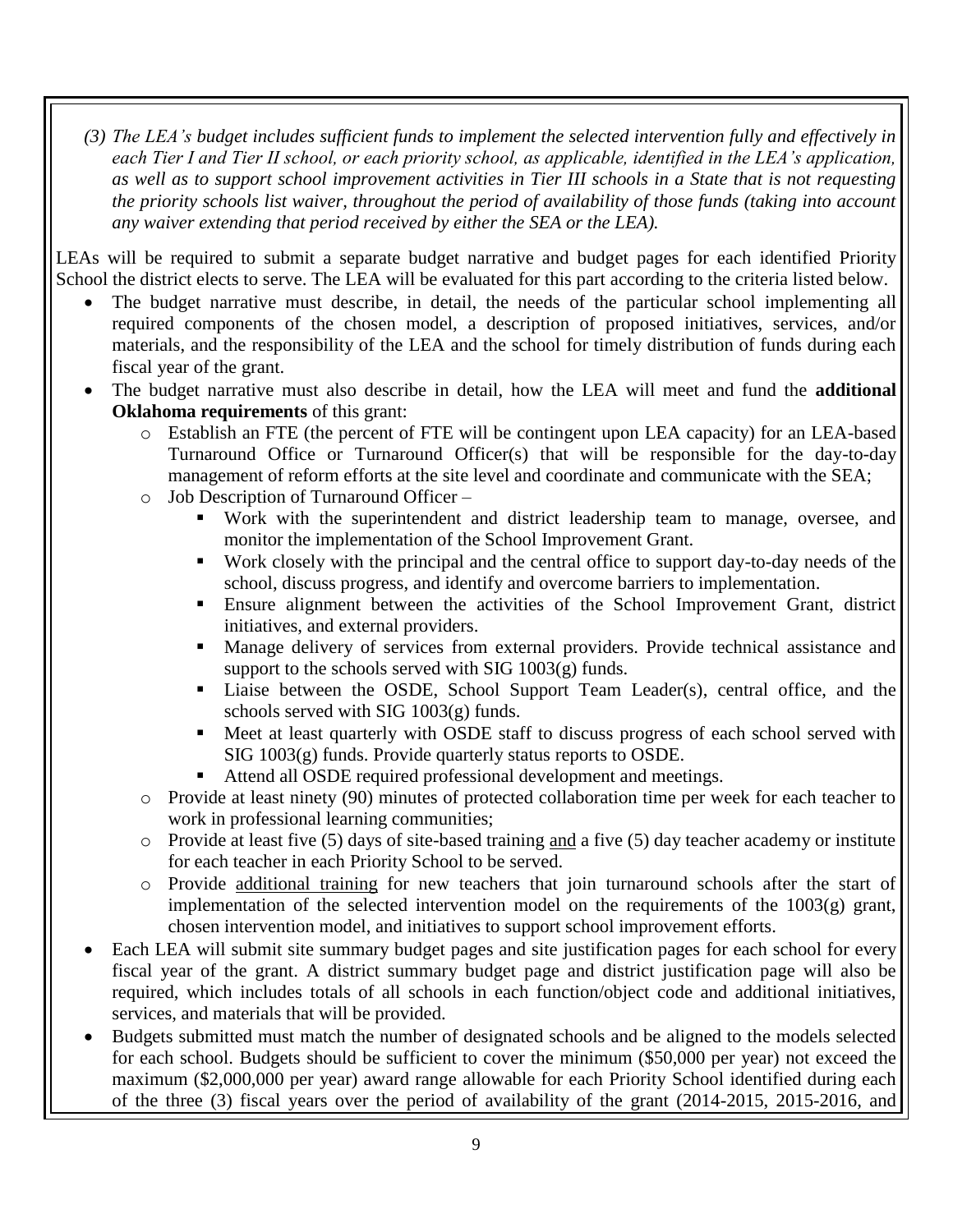2016-2017).

 LEA budget(s) must be signed by the LEA Superintendent and the LEA designated financial officer. The following rubric will be used by OSDE to evaluate the requirements of this part on the LEA application. Note that a Level III must be met before approval is granted. Additionally, budget summary and justification pages will be reviewed by the SEA School Improvement Office for accuracy.

| Level I                                                                                                                                                                                                           | Level II                                                                                                                                                                                                                                                                                                                     | Level III                                                                                                                                                                                                                                                                                                                  |
|-------------------------------------------------------------------------------------------------------------------------------------------------------------------------------------------------------------------|------------------------------------------------------------------------------------------------------------------------------------------------------------------------------------------------------------------------------------------------------------------------------------------------------------------------------|----------------------------------------------------------------------------------------------------------------------------------------------------------------------------------------------------------------------------------------------------------------------------------------------------------------------------|
| None of the required budget<br>$\bullet$<br>criteria are addressed.                                                                                                                                               | Some of the required budget<br>$\bullet$<br>criteria are addressed.                                                                                                                                                                                                                                                          | All required budget criteria<br>٠<br>have been addressed.                                                                                                                                                                                                                                                                  |
| None of the additional grant<br>requirements are addressed in<br>the narrative and included in<br>the budget worksheet.<br>The LEA has not funded the<br>required components of the<br>chosen intervention model. | Some of the additional grant<br>$\bullet$<br>requirements are addressed in<br>the narrative and included in<br>the budget worksheet.<br>The LEA has funded some of<br>the required components of the<br>chosen intervention model,<br>considering the needs<br>assessment and the LEA's<br>ability to align other resources. | All of the additional grant<br>requirements are addressed in<br>the narrative and included in<br>the budget worksheet.<br>The LEA has funded all of the<br>$\bullet$<br>required components of the<br>chosen intervention model,<br>considering the needs<br>assessment and the LEA's<br>ability to align other resources. |

**Part 2:** The actions in Part 2 are ones that an LEA may have taken, in whole or in part, prior to submitting its application for a School Improvement Grant, but most likely will take after receiving a School Improvement Grant. Accordingly, an SEA must describe the criteria it will use to assess the LEA's commitment to do the following:

- Design and implement interventions consistent with the final requirements;
- Recruit, screen, and select external providers, if applicable, to ensure their quality;
- Align other resources with the interventions;
- Modify its practices or policies, if necessary, to enable it to implement the interventions fully and effectively; and,
- Sustain the reforms after the funding period ends.

The requirements included in this section are actions that the LEA may have taken prior to submitting a grant application. It is likely the actions will be undertaken after approval of the grant application. The LEA is required to provide information on each Priority School it elects to serve:

(1) The LEA will complete an Action Plan for each Priority School it elects to serve specifically addressing how the **design and implementation of interventions will be consistent with the final requirements** of the chosen intervention model. The Action Plans will be submitted to the SEA as part of the LEA application. Action Plans will include a description of the action steps necessary for implementation, a timeline for implementation, and a list of persons responsible for the actions and a description of the following additional factors. **Additional factors** the SEA will consider when evaluating the LEA's commitment to the design and implementation of the final requirements of the selected intervention model(s) include:

- The LEA has staff in place with the credentials and capacity to design and implement the selected intervention model(s) while still meeting the needs of LEA initiatives;
- The LEA has committed time and resources to adequately facilitate the design and ongoing implementation of the selected intervention model(s);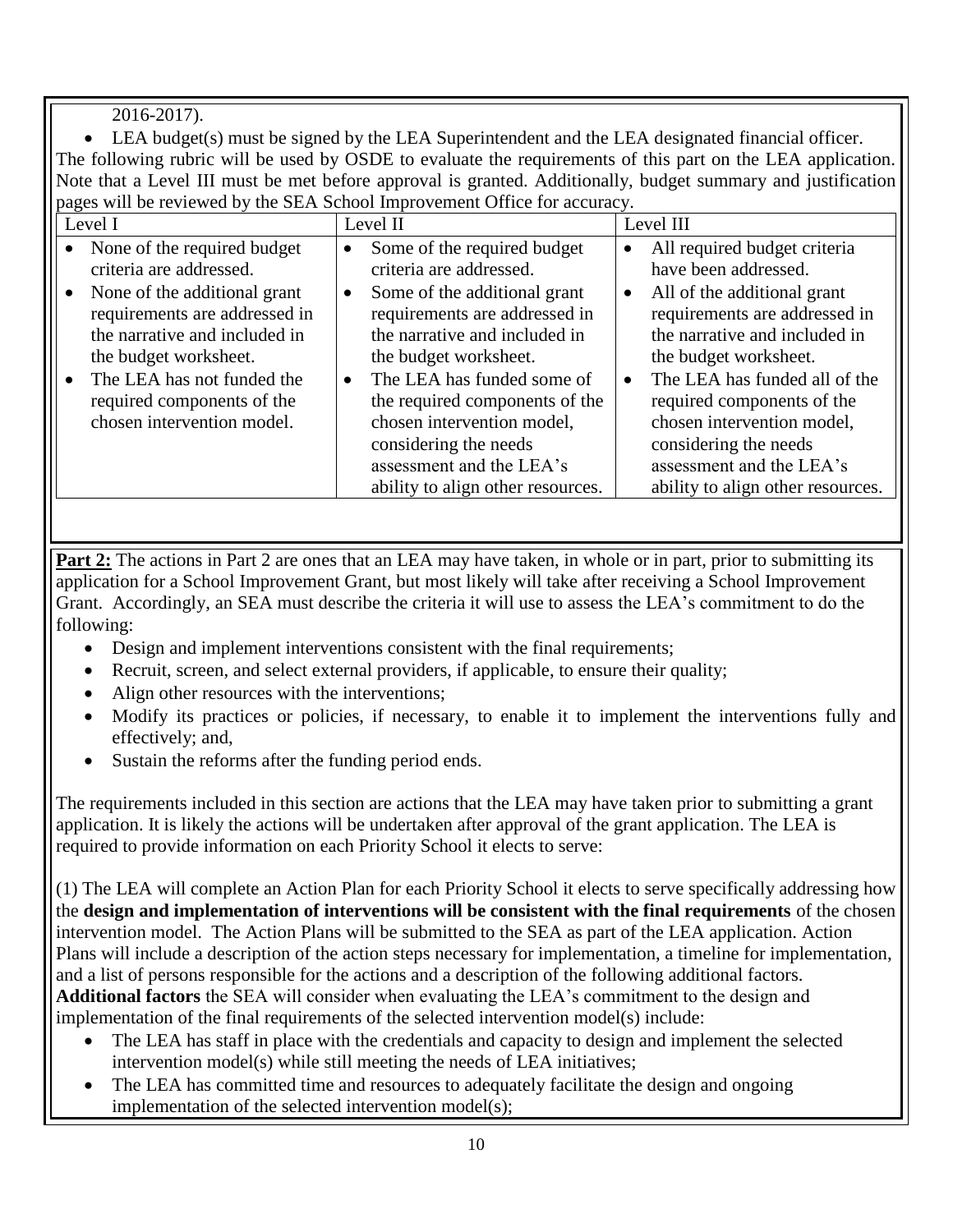- The LEA has an ongoing process in place that will inform the design and implementation of the selected intervention model(s); and
- The LEA has demonstrated adequate capacity, as defined in Section B, Part 1 of the SEA application, to implement the selected intervention model(s).

The following rubric will be used by OSDE to evaluate each requirement of this part on the LEA application. **Note that a Level III must be met before approval is granted.** 

| <b>Level I</b>                    | <b>Level II</b>                         | <b>Level III</b>                        |
|-----------------------------------|-----------------------------------------|-----------------------------------------|
| • The Action Plan is not complete | • The Action Plan addresses some        | • The Action Plan addresses all of      |
| or does not provide required      | of the requirements of the              | the requirements of the                 |
| information regarding the         | intervention model which                | intervention model which                |
| intervention model.               | includes the timeline, person           | includes the timeline, person           |
|                                   | responsible, and specific actions,      | responsible, and specific actions,      |
|                                   | including the <i>additional factors</i> | including the <i>additional factors</i> |
|                                   | identified above.                       | identified above.                       |

(2) The LEA will develop a written procedure/policy to **recruit, screen, and select external providers** to ensure their quality and submit this written process with the LEA application. The written procedure/policy must include the following *steps*:

- Analyze the LEA/school operational needs and articulate specific goals and expectations for the provider;
- Research and prioritize available providers, which may include contacting other LEAs that have used the provider;
- Engage parents and other stakeholders in the review and selection process;
- Evaluate the external provider's progress toward goals and expectations; and
- Define consequences for the provider if goals and/or expectations are not met (i.e., termination of contract).

The following rubric will be used by OSDE to evaluate the requirement of this part on the LEA application.

| <b>Level I</b><br><b>Level II</b>                               |                                     | <b>Level III</b>                           |
|-----------------------------------------------------------------|-------------------------------------|--------------------------------------------|
| $\bullet$ The LEA has not developed a                           | • The LEA has a written             | • The LEA has fully developed a            |
| written procedure/policy for<br>procedure/policy for recruiting |                                     | clear and specific written                 |
| recruiting and selecting external                               | and selecting external providers,   | procedure/policy for recruiting            |
| providers or no procedure/policy                                | but the policy addresses only       | and selecting external providers           |
| exists.                                                         | some of the <i>steps</i> identified | that addresses all <i>steps</i> identified |
|                                                                 | above.                              | above.                                     |

The LEA will also submit in the application, a detailed **justification for the selection of external providers** that takes into consideration the needs of the identified Priority Schools to be served. The justification must include the following criteria:

- Documentation of research proven history of success working with the LEA, school, or a particular population;
- Alignment of external provider and existing LEA services or initiatives;
- Capacity of external provider to serve the identified Priority School and its selected intervention; and
- Data-based evidence of success in improving student academic achievement.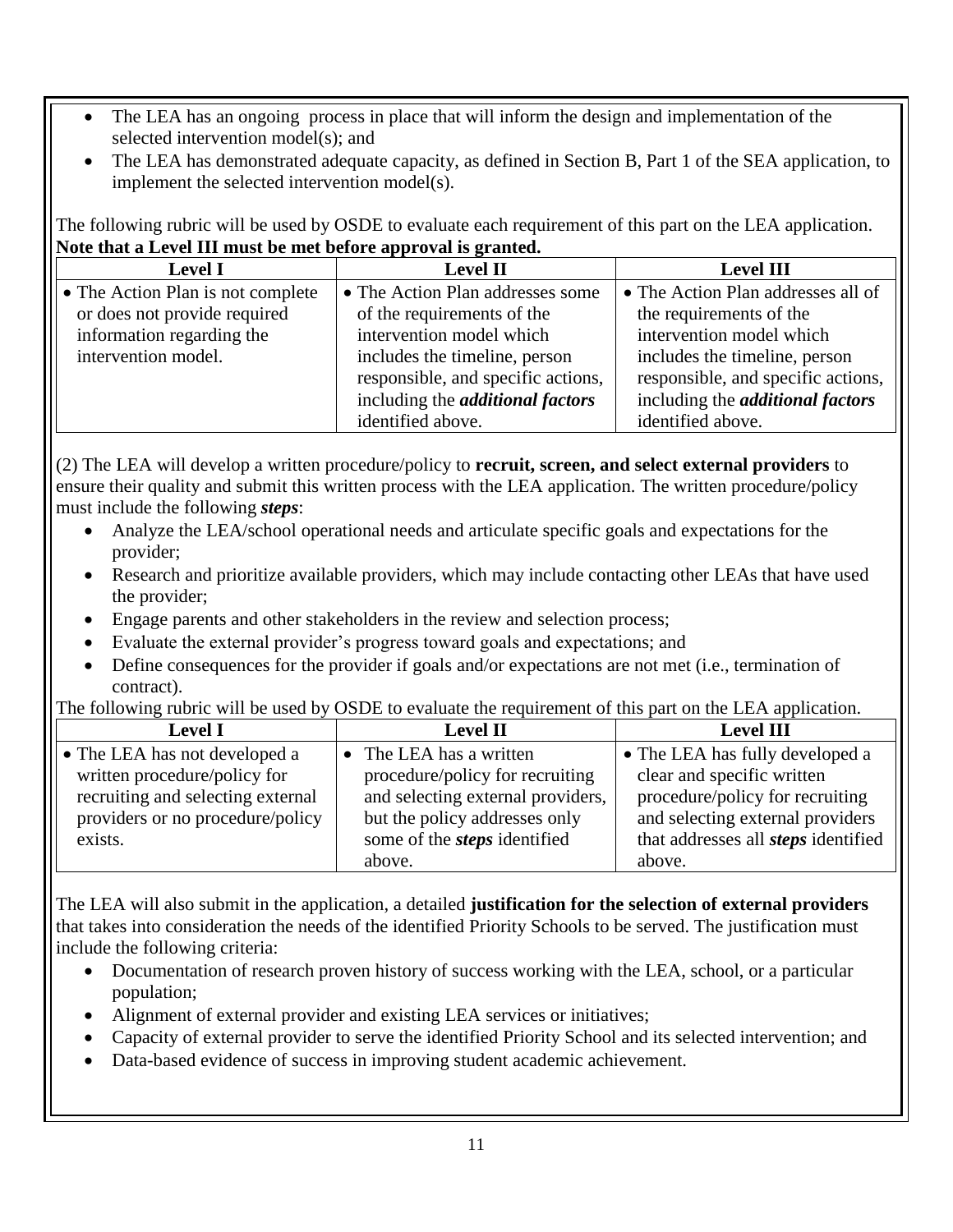# *To assist in the process of evaluating a provider, the SEA suggests utilizing the following resources:*

1. *The Guide to Working With External Providers* by Learning Point Associates [www.learningpt.org/expertise/schoolimprovement/externalproviderguide.php](file:///C:/Users/178388/Desktop/FY2014/SIG/www.learningpt.org/expertise/schoolimprovement/externalproviderguide.php)

2. *Overview of The Guide to Working With External Providers* by Learning Point Associates [www.learningpt.org/expertise/schoolimprovement/externalproviderguide.php](file:///C:/Users/178388/Desktop/FY2014/SIG/www.learningpt.org/expertise/schoolimprovement/externalproviderguide.php)

*3. The Right People for the Job* (Webinar) from the Center on Innovation and Improvement <http://www.centerii.org/webinars/>

4. Selecting the Intervention Model and Partners/Providers for Low-Achieving Schools from the Center on Innovation and Improvement

<http://www.centerii.org/leamodel/>

The following rubric will be used by the SEA to evaluate the requirements of this part on the LEA application. **Note that a Level III must be met before approval is granted.** 

| <b>Level I</b>                    | <b>Level II</b>                   | <b>Level III</b>                           |  |  |  |  |  |
|-----------------------------------|-----------------------------------|--------------------------------------------|--|--|--|--|--|
| • The justification for the       | • The justification for the       | • The <i>justification</i> includes all of |  |  |  |  |  |
| selection of external providers   | selection of external providers   | the following criteria: history of         |  |  |  |  |  |
| does not include the following    | includes some of the following    | success, alignment with LEA                |  |  |  |  |  |
| criteria: history of success,     | criteria: history of success,     | initiatives, capacity to serve, and        |  |  |  |  |  |
| alignment with LEA initiatives,   | alignment with LEA initiatives,   | data-based evidence of success             |  |  |  |  |  |
| capacity to serve, and data-based | capacity to serve, and data-based | in improving student academic              |  |  |  |  |  |
| evidence of success in improving  | evidence of success in improving  | achievement.                               |  |  |  |  |  |
| student academic achievement.     | student academic achievement.     |                                            |  |  |  |  |  |

(3) The LEA will complete an Integration of Services chart showing how the LEA and school will align **other resources with the interventions** and submit this chart as part of the LEA application. Resources LEAs *may* consider when completing the Integration of Services chart include:

| <b>Resource</b>   | Model(s)                               | <b>Examples of Alignment with</b><br>1003(g)                                                                                            |
|-------------------|----------------------------------------|-----------------------------------------------------------------------------------------------------------------------------------------|
| Title I, Part A   | Turnaround, Transformation,<br>Restart | • Stipends for teachers attending<br>professional development<br>• Supplemental instructional<br>materials for extended school<br>hours |
| Title II, Part A  | Turnaround, Transformation,<br>Restart | • Registration and travel for<br>teachers attending national<br>conferences and workshops                                               |
| Title III, Part A | Turnaround, Transformation,<br>Restart | • Professional development in<br>strategies for English Language<br>Learners                                                            |
|                   |                                        |                                                                                                                                         |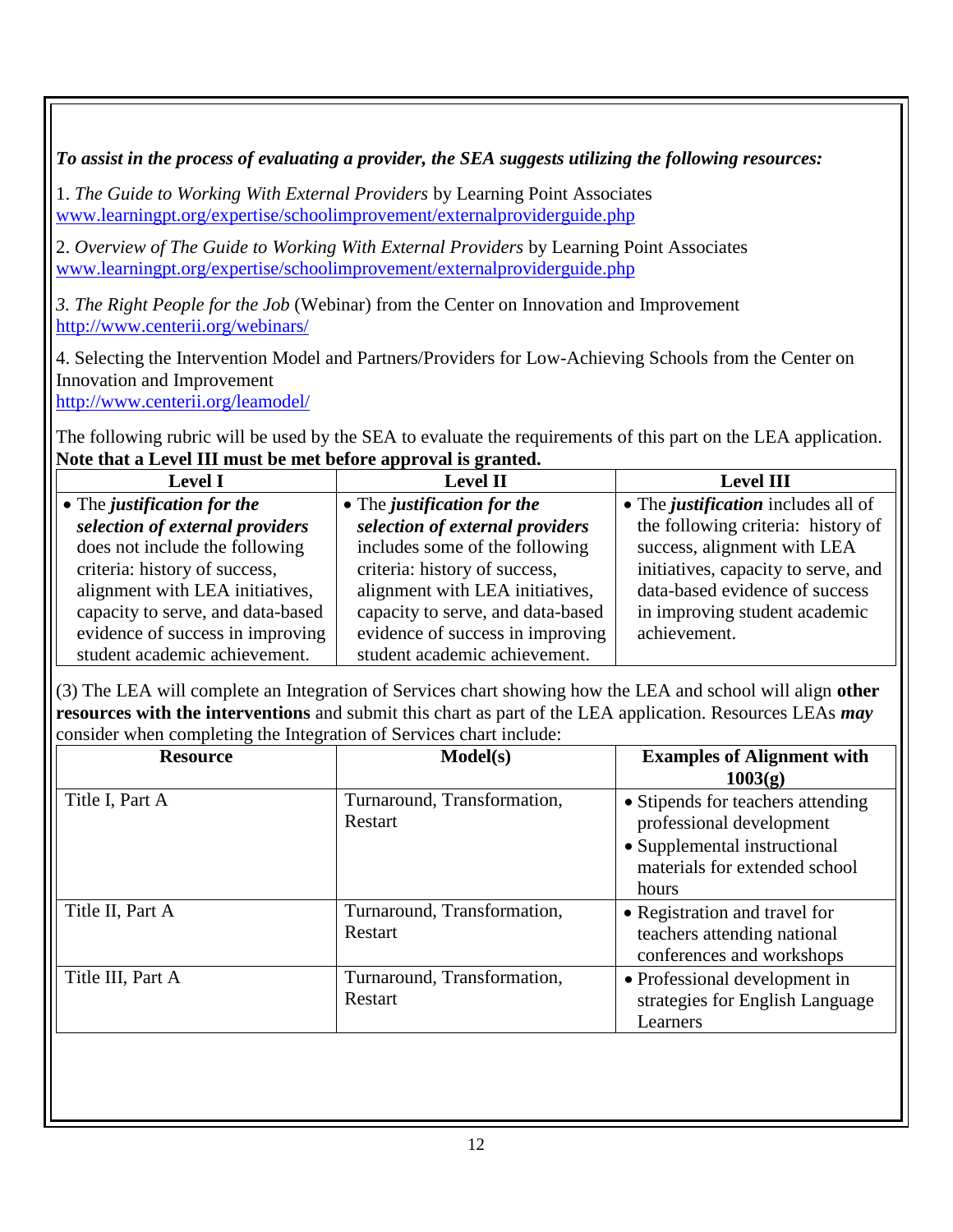The following rubric will be used by OSDE to evaluate the requirements of this part on the LEA application. **Note that a Level III must be met before approval is granted.**

| <b>Level I</b>                    | <b>Level II</b>                  | <b>Level III</b>                  |  |
|-----------------------------------|----------------------------------|-----------------------------------|--|
| • The LEA has not integrated      | • The LEA has integrated some    | • The LEA has integrated multiple |  |
| resources to support the selected | resources $(1-2)$ to support the | resources (3 or more) to support  |  |
| intervention model.               | selected intervention model.     | the selected intervention model.  |  |

(4) The LEA will describe how it has or plans to modify its practices or policies, **if necessary,** to enable it to implement the interventions fully and effectively and submit the narrative with the LEA application. Examples of policy changes LEAs may adopt include:

- Providing flexibility in hiring practices at the school site;
- Scheduling protected collaborative planning time; and
- Changing the structure of a high school to enhance learning opportunities (i.e., small learning communities, dual-enrollment, and credit-recovery programs).

The following rubric will be used by OSDE to evaluate the requirements of this part on the LEA application. **Note that a Level III must be met before approval is granted.**

| <b>Level I</b>                                                                                                                                                       | <b>Level II</b>                                                                                                                                                          | <b>Level III</b>                                                                                                                                                    |  |
|----------------------------------------------------------------------------------------------------------------------------------------------------------------------|--------------------------------------------------------------------------------------------------------------------------------------------------------------------------|---------------------------------------------------------------------------------------------------------------------------------------------------------------------|--|
| • The LEA does not describe how<br>policy was or policies were<br>modified to enable schools to<br>implement the requirements of<br>the selected intervention model. | The LEA describes how<br>policy was or policies were<br>modified to enable schools<br>to implement some of the<br>requirements of the<br>selected intervention<br>model. | • The LEA describes how policy<br>was or policies were modified to<br>enable schools to implement all<br>of the requirements of the<br>selected intervention model. |  |

5) The LEA will provide a plan for **sustaining the reforms after the funding period ends** and submit the plan as part of the LEA application. LEAs must provide evidence of the following indicators:

- All stakeholders, including school staff, parents, and members of the larger community, were involved in the planning phase and will share leadership throughout and beyond implementation;
- There are written plans in place for transitions, including staffing, funding, exit of external providers (including Charter Management Organizations and Education Management Organizations), and changes in leadership;
- The LEA has a strategic plan in place for professional development to sustain the implemented strategies to improve student achievement;
- The LEA has processes in place to establish a schedule that will allow for teacher collaboration and teaming to produce effective delivery of instruction;
- The LEA has in place a strategic planning process that utilizes a Web-based planning and coaching tool;
- The LEA has a system of formative and summative data collection in place, including benchmarks;
- Other funding sources are available or are being actively sought to enable the school to continue initiatives; and
- The Title I, Part A schoolwide plan includes goals and action steps that will sustain the reform and a budget has been created to coordinate federal, state, and local funding to continue the intervention model.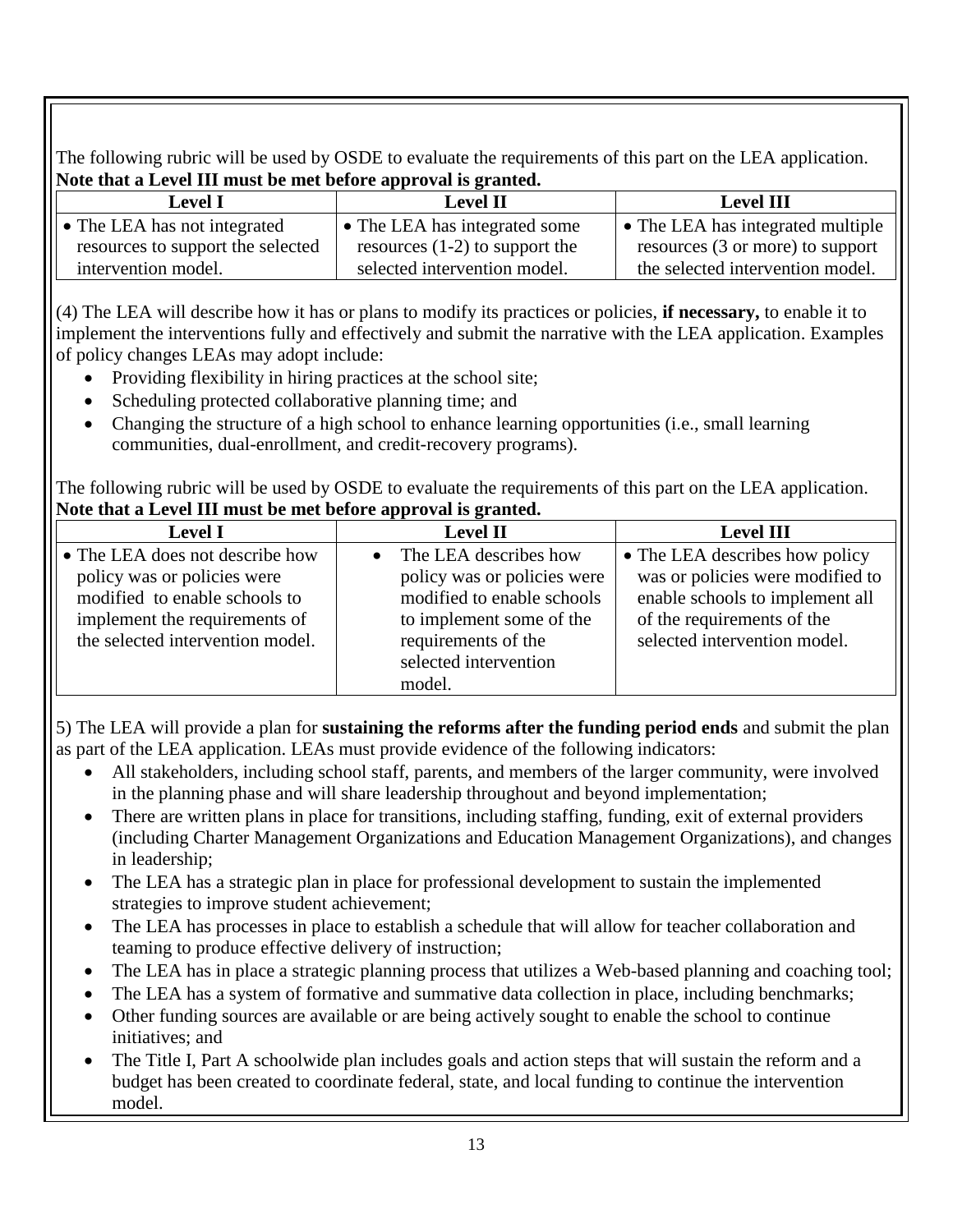The following rubric will be used by OSDE to evaluate the requirements of this part on the LEA application. **Note that a Level III must be met before approval is granted.**

| Level I<br>Level II                     |                                   | Level III                       |
|-----------------------------------------|-----------------------------------|---------------------------------|
| $\bullet$ The LEA has addressed none of | • The LEA has addressed some of   | • The LEA has addressed all the |
| the indicators of sustainability.       | the indicators of sustainability. | indicators of sustainability.   |

**B-1. ADDITIONAL EVALUATION CRITERIA: In addition to the evaluation criteria listed in Section B, the SEA must evaluate the following information in an LEA's budget and application:**

(1) How will the SEA review an LEA's proposed budget with respect to activities carried out during the preimplementation period<sup>2</sup> to help an LEA prepare for full implementation in the following school year?

(2) How will the SEA evaluate the LEA's proposed activities to be carried out during the pre-implementation period to determine whether they are allowable?

<sup>2</sup> "Pre-implementation" enables an LEA to prepare for full implementation of a school intervention model at the start of the 2014–2015 school year. For a full description of pre-implementation, please refer to section J of the SIG Guidance.

LEAs may use FY2009 carryover SIG 1003(g) ARRA funds for pre-implementation. This period enables an LEA to prepare for implementation of the chosen model at the start of the 2014-2015 school year. LEAs requesting to use funds for pre-implementation are required to submit a plan for the pre-implementation period. This plan is in addition to the required model implementation chart of the application. LEAs requesting to use funds for pre-implementation are also required to submit an FY2014 budget reflecting the amount requested for pre-implementation activities. These activities must be itemized on the budget worksheet and approved with the LEA application. This budget is in addition to the FY2014 budget page that reflects implementation activities beginning August 1, 2014.

The plan and the budget will be reviewed and approved with the LEA SIG application. Expenditures will be reviewed and determined allowable if they directly relate to the full and effective implementation of the intervention model; address the needs identified by the LEA in the comprehensive needs assessment; advance the overall goal of the SIG program and support the school goals as indicated in the SIG application; represent a meaningful change that will help improve student achievement; are supported by scientifically based research; are reasonable and necessary as defined in the general cost principals governing the SIG program; and are supplemental and in no way supplant funds.

Allowable activities for pre-implementation include, but are not limited to: Family and Community Engagement Activities Rigorous Review of External Providers Staffing Instructional Programs (i.e., remediation and enrichment) Professional Development and Support Preparation for Accountability Measures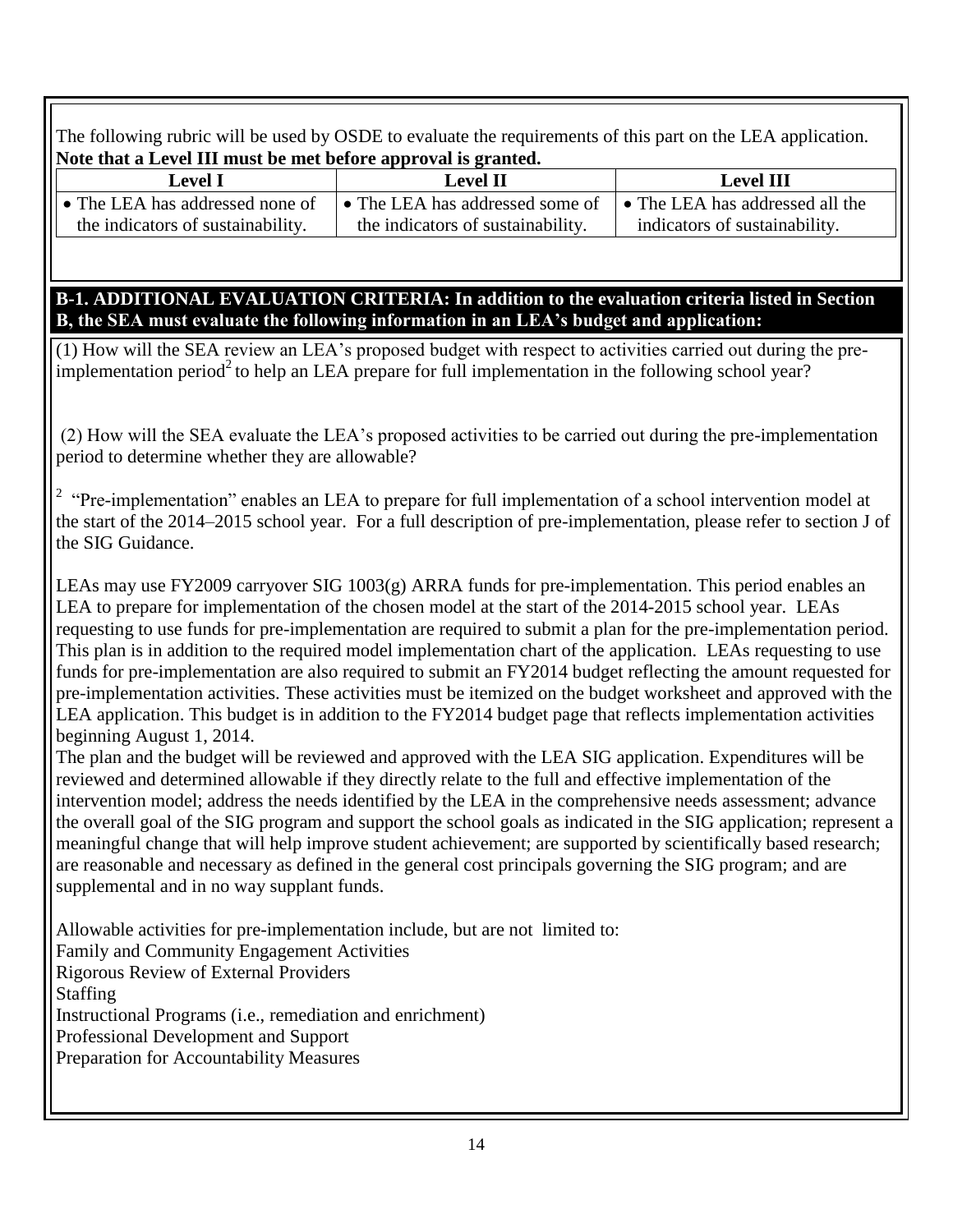#### Activities that are **not allowable** for pre-implementation include, but are not limited to: Pay Unassigned Teachers Buy-Out Current Principal Contract Conduct a Needs Assessment

The following rubric will be used by the SEA to evaluate the requirements of this part on the LEA application. **Note that a Level III must be met before approval is granted.** 

| <b>Level I</b>                 |                                 | <b>Level II</b>                  | <b>Level III</b>                |  |
|--------------------------------|---------------------------------|----------------------------------|---------------------------------|--|
|                                | • The LEA has not addressed the | • The LEA has addressed the plan | • The LEA has developed a plan  |  |
|                                | plan for the pre-implementation | for pre-implementation and       | for the pre-implementation      |  |
| period and/or expenditures are |                                 | expenditures are allowable,      | period and all expenditures are |  |
|                                | not allowable.                  | however, more specific detail is | allowable.                      |  |
|                                |                                 | needed.                          |                                 |  |

## **C. TIMELINE: An SEA must describe its process and timeline for approving LEA applications.**

| <b>LEA Application Approval Timeline</b>                       |                            |  |  |  |  |
|----------------------------------------------------------------|----------------------------|--|--|--|--|
| <b>Action Step</b>                                             | <b>Date</b>                |  |  |  |  |
| 1. SEA will distribute the LEA grant application to            | Tuesday, February 25, 2014 |  |  |  |  |
| all eligible LEAs via e-mail                                   |                            |  |  |  |  |
| 2. LEA letter of intent to apply due via e-mail                | Tuesday, March 4, 2014     |  |  |  |  |
| 3. SEA will provide technical assistance Webinar for           | Friday, March 7, 2014      |  |  |  |  |
| all LEAs that have submitted a letter of intent                |                            |  |  |  |  |
| with guidelines and application                                |                            |  |  |  |  |
| 4. Original copy of LEA application is due to SEA              | Friday, April 11, 2014     |  |  |  |  |
| 5. SEA panel will review the applications and                  | Friday, April 25, 2014     |  |  |  |  |
| feedback will be provided to the LEA                           |                            |  |  |  |  |
| 6. LEA applications for three year awards will be              | Thursday, May 22, 2014     |  |  |  |  |
| approved by the Oklahoma State Board of                        |                            |  |  |  |  |
| Education (This is also the official date funding is awarded.) |                            |  |  |  |  |
| 7. SIG Overview Meeting with new awardees                      | Tuesday, June 3, 2014      |  |  |  |  |
| 8. All approved LEAs will be posted on the OSDE                | Thursday, June 5, 2014     |  |  |  |  |
| Web site                                                       |                            |  |  |  |  |
| 9. Implementation begins                                       | Friday, August 1, 2014     |  |  |  |  |
|                                                                |                            |  |  |  |  |
|                                                                |                            |  |  |  |  |
|                                                                |                            |  |  |  |  |
|                                                                |                            |  |  |  |  |
|                                                                |                            |  |  |  |  |
|                                                                |                            |  |  |  |  |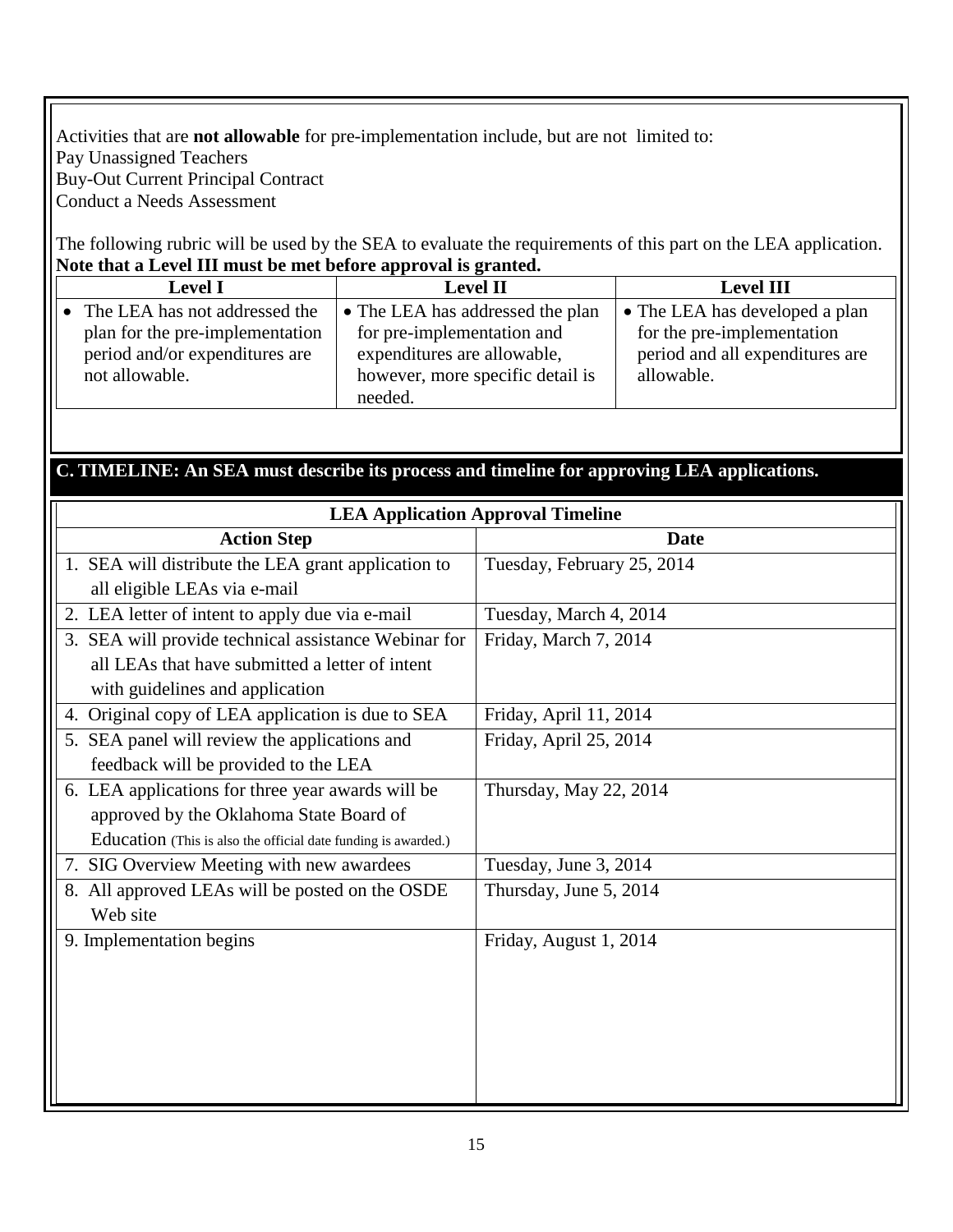# **D. DESCRIPTIVE INFORMATION: An SEA must include the information set forth below.**

*(1) Describe the SEA's process for reviewing an LEA's annual goals for student achievement for its Tier I and Tier II schools, or for its priority schools, as applicable, and how the SEA will determine whether to renew an LEA's School Improvement Grant with respect to one or more Tier I or Tier II schools, or one or more priority schools, in at LEA that is not meeting those goals and making progress on the leading indicators in section III of the final requirements.*

The initial goals of the Priority Schools will be approved within the LEA application for  $1003(g)$  SIG funds. Goals must be **s**ustainable, **m**easurable, **a**ttainable, **r**esults-driven, and **t**ime-bound (SMART).

The following rubric will be used by OSDE to evaluate the requirements of this part on the LEA application. **Note that a Level III must be met before approval is granted.**

| <b>Level I</b>                   | <b>Level II</b>                  | <b>Level III</b>                 |  |  |  |  |
|----------------------------------|----------------------------------|----------------------------------|--|--|--|--|
| • Goals do not include any       | • Goals include some components  | • Goals are clearly defined and  |  |  |  |  |
| components of SMART goals:       | of SMART goals: specific,        | include all components of        |  |  |  |  |
| specific measurable, attainable, | measurable, attainable, results- | SMART goals: specific,           |  |  |  |  |
| results-driven, and time-bound.  | driven, and time-bound.          | measurable, attainable, results- |  |  |  |  |
|                                  |                                  | driven, and time-bound.          |  |  |  |  |

The SEA has established methods of ongoing monitoring and evaluation of goals for Priority Schools. The SEA will perform School Support Team Leader (SSTL) visits at each Priority School receiving 1003(g) funds. The primary function of SSTL visits is to review and analyze all facets of a school's implementation of the identified intervention model and collaborate with leadership, staff, and other stakeholders pertinent to goal attainment. In addition, Priority Schools will be required to utilize Oklahoma's Web-based planning tool. This online planning and coaching tool will allow the SEA and SSTL to continuously monitor a school's progress toward goals. The coaching feature of this online system also provides opportunities for Priority Schools to communicate with their assigned SSTL and the SEA.

The SEA also has in place a process to annually review the extent to which the LEA has met its goals and to determine whether to renew an LEA's application. Three times a year, the LEA will submit to the SEA a School Improvement Status Report (SISR) for each Priority School receiving SIG funds. This report will require the LEA to provide a narrative report and supportive documentation as evidence of progress toward established goals. The SISR includes, but is not limited to the following data:

- Number of minutes within the school year;
- Participation rate by subgroup on state assessments in reading/language arts and mathematics;
- Dropout rate, if applicable;
- Graduation rate, if applicable;
- Student attendance rate;
- Number of students enrolled in advanced coursework or dual-enrollment classes, if applicable;
- Discipline incidents;
- Truancy rate;
- Postsecondary student enrollment;
- Distribution of teachers by performance level on LEA's teacher evaluation system; and
- Teacher attendance rate.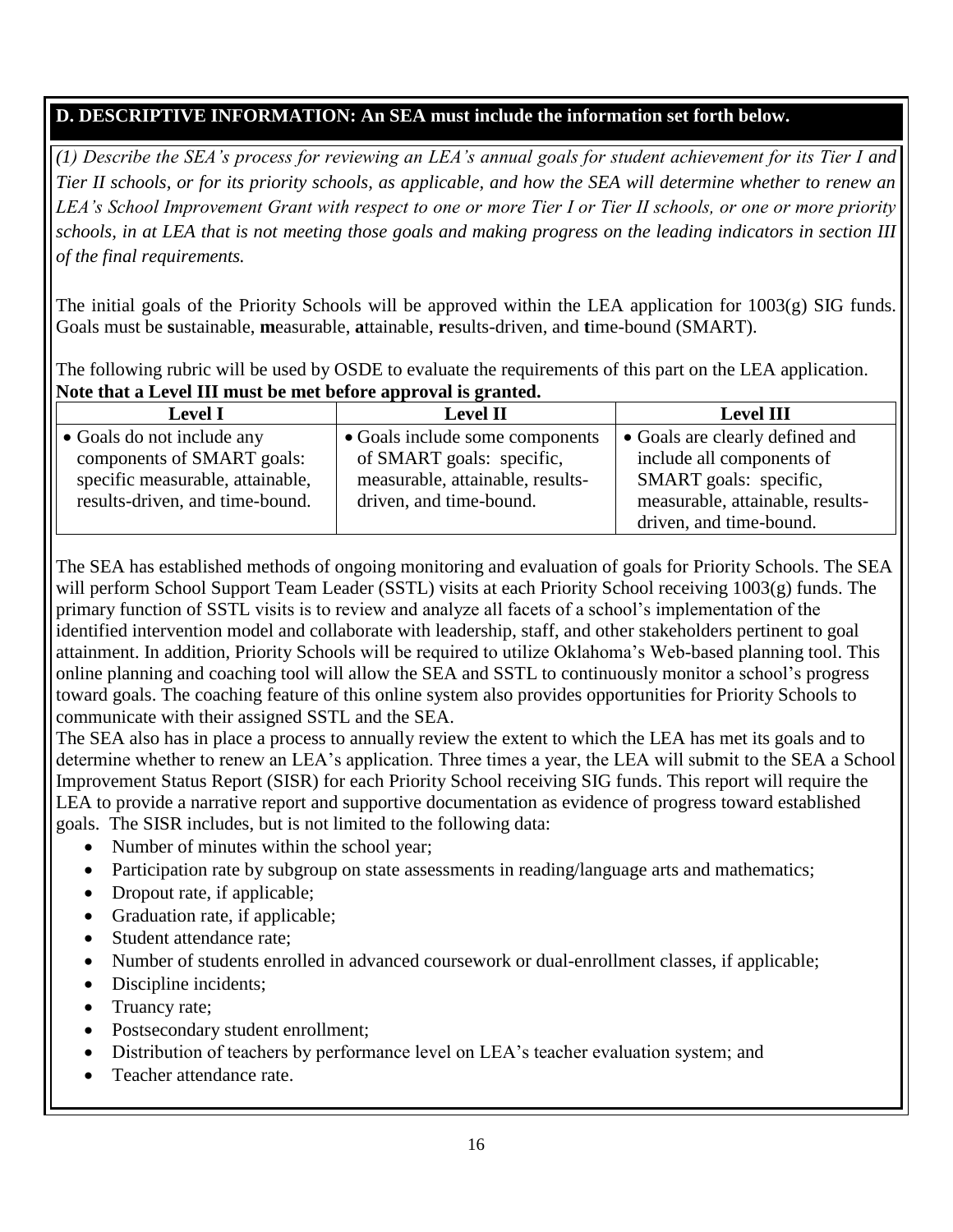The SEA will review the SISRs to evaluate annually the progress the LEA has made toward established goals by using the following process:

- The SEA will review the initial goals established by the LEA.
- The SEA will collect and analyze the state academic achievement and graduation rate data for each Priority School.
- The SEA will compare the initial goal set by the LEA to the data.
- If the data has a greater value than the measurable outcome of the initial LEA goal, the goal will be considered met.

LEAs or schools reporting little or no progress toward the goals set in the plan on the SISR will receive intensive support from the SEA through SSTL visits, the online planning and coaching tool, and other differentiated technical assistance. All efforts will be made to ensure each Priority School has the support it needs to meet the goals. However, in the instance that a school does not meet the goals set forth in the application despite technical assistance efforts, the SEA will review the grant application and take into consideration recommendations from the School Improvement Grant Advisory Board to determine eligibility for renewal.

*(2) Describe the SEA's process for reviewing the goals an LEA establishes for its Tier III schools (subject to approval by the SEA) and how the SEA will determine whether to renew an LEA's School Improvement Grant with respect to one or more Tier III schools in the LEA that are not meeting those goals. If an SEA is requesting the priority schools list waiver, it need not provide this information, as it will have no Tier III schools.*

# **Oklahoma does not have Tier III schools.**

*(3) Describe how the SEA will monitor each LEA that receives a School Improvement Grant to ensure that it is implementing a school intervention model fully and effectively in the Tier I and Tier II schools, or the priority schools, as applicable, the LEA is approved to serve.*

In addition to the methods of monitoring and evaluation described in Section D, Part 1 of the SEA application, monthly School Support Team Leader visits that produce SISRs, and the online planning and coaching tool progress review will be ongoing (at least quarterly). The SEA will have progress meetings (initial, interim, and end-of-year) with the school leadership team and district personnel to determine the fidelity to which the intervention model is being implemented.

# **Initial Implementation Meeting:**

Upon approval of the LEA application, the SEA will discuss the approved SIG grant with school and district staff to ensure that all parties are familiar with the requirements of the intervention models and understand the approved goals, implementation strategies, and the consequences for not making progress toward meeting the goals.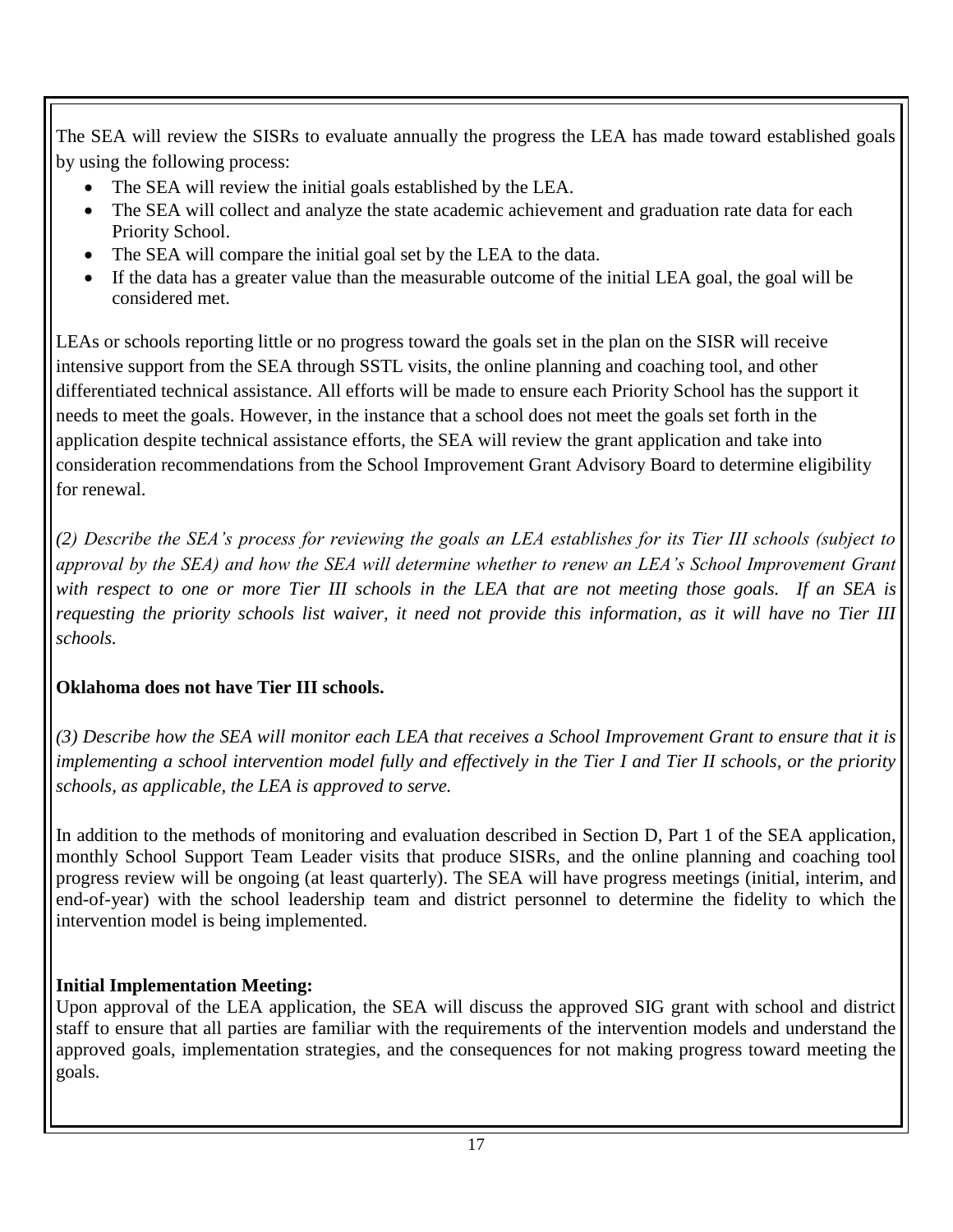## **Interim Implementation Meeting:**

The SEA will conduct a detailed review of relevant school data, including student benchmarking data, to determine the progress made toward the established goals and the fidelity to which the intervention model is being implemented.

## **End of Year Implementation Meeting:**

The School Improvement Grant Advisory Board and SSTLs will analyze relevant school data, including state student achievement data, to determine the progress made toward meeting the established goals and the fidelity to which the intervention model has been implemented. The end-of-the-year meeting will also review successes, challenges, and opportunities to improve in the next school year.

Data reviewed in the End-of-the-Year Implementation Meeting may include, but is not limited to:

- Student academic and state achievement data;
- Online planning and coaching tool reports;
- Feedback from faculty, staff, parents and students through surveys;
- Progress toward improvement in the indicators included on the SISR;
- Staff data and placement; and
- Effect of policy changes on implementation.

*(4) Describe how the SEA will prioritize School Improvement Grants to LEAs if the SEA does not have sufficient school improvement funds to serve all eligible schools for which each LEA applies.*

LEAs with identified schools will be granted School Improvement Grant funds if the LEA submits a grant application that adequately addresses the needs of the school(s) and demonstrates the capacity to implement the model it selected for each school. Should the SEA not have sufficient funds to fund all eligible schools, the SEA will serve in rank order according to the SEA's list of persistently lowest achieving schools. The rank order is based upon achievement data as outlined in steps 1-5 of the PLA definition. For example, schools will be served first that demonstrate the greatest overall need, as evidenced by student academic progress over a number of years.

*(5) Describe the criteria, if any, which the SEA intends to use to prioritize among Tier III schools. If an SEA is requesting the priority schools list waiver, it need not provide this information, as it will have no Tier III schools.* 

# **Oklahoma does not have any Tier III schools.**

*(6) If the SEA intends to take over any Tier I or Tier II schools, or any priority schools, as applicable, identify those schools and indicate the school intervention model the SEA will implement in each school.* **Oklahoma will not take over any Priority Schools.**

*(7) If the SEA intends to provide services directly to any schools in the absence of a takeover, identify those schools and, for Tier I or Tier II schools, or for priority schools, as applicable, indicate the school intervention model the SEA will implement in each school and provide evidence of the LEA's approval to have the SEA provide the services directly.*

**Oklahoma does not intend to provide services directly to any school in the absence of a takeover.**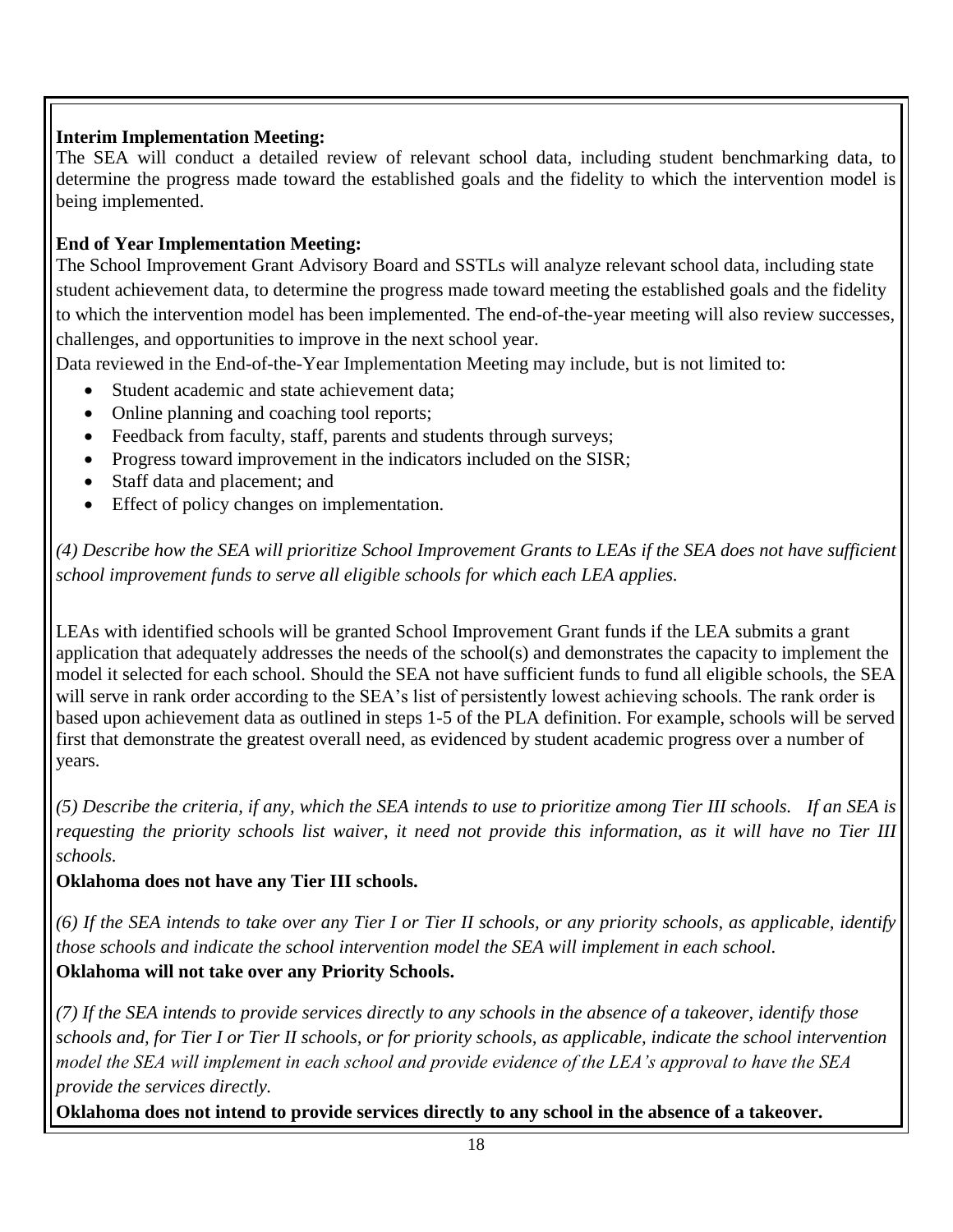$3$  If, at the time an SEA submits its application, it has not yet determined whether it will provide services directly to any schools in the absence of a takeover, it may omit this information from its application. However, if the SEA later decides that it will provide such services, it must amend its application to provide the required information.

## **E. ASSURANCES: The SEA must provide the assurances set forth below.**

By submitting this application, the SEA assures that it will do the following (check each box):

 Comply with the final requirements and ensure that each LEA carries out its responsibilities outlined in the final requirements.

 Award each approved LEA a School Improvement Grant in an amount that is of sufficient size and scope to implement the selected intervention in each Tier I and Tier II school, or each priority school, as applicable, that the SEA approves the LEA to serve.

 Monitor and evaluate the actions an LEA has taken, as outlined in its approved SIG application, to recruit, select and provide oversight to external providers to ensure their quality.

 $\boxtimes$  Monitor and evaluate the actions the LEA has taken, as outlined in its approved SIG application, to sustain the reforms after the funding period ends and provide technical assistance to LEAs on how they can sustain progress in the absence of SIG funding.

 $\boxtimes$  If a Tier I or Tier II school, or priority school, as applicable, implementing the restart model becomes a charter school LEA, hold the charter school operator or charter management organization accountable, or ensure that the charter school authorizer holds the respective entity accountable, for meeting the final requirements.

 $\boxtimes$  Post on its Web site, within 30 days of awarding School Improvement Grants, all final LEA applications and a summary of the grants that includes the following information: name and NCES identification number of each LEA awarded a grant; total amount of the three year grant listed by each year of implementation; name and NCES identification number of each school to be served; and type of intervention to be implemented in each Tier I and Tier II school or priority school, as applicable.

 $\boxtimes$  Report the specific school-level data required in section III of the final SIG requirements.

**F. SEA RESERVATION: The SEA may reserve an amount not to exceed five percent of its School Improvement Grant for administration, evaluation, and technical assistance expenses.**

The SEA must briefly describe the activities related to administration, evaluation, and technical assistance that the SEA plans to conduct with any State-level funds it chooses to reserve from its School Improvement Grant allocation.

The SEA plans to use the state-level funds it receives, not to exceed five percent, to provide technical assistance to the LEAs through the Office of School Support/School Improvement. The activities the Office of School Support plans to conduct include, but are not limited to: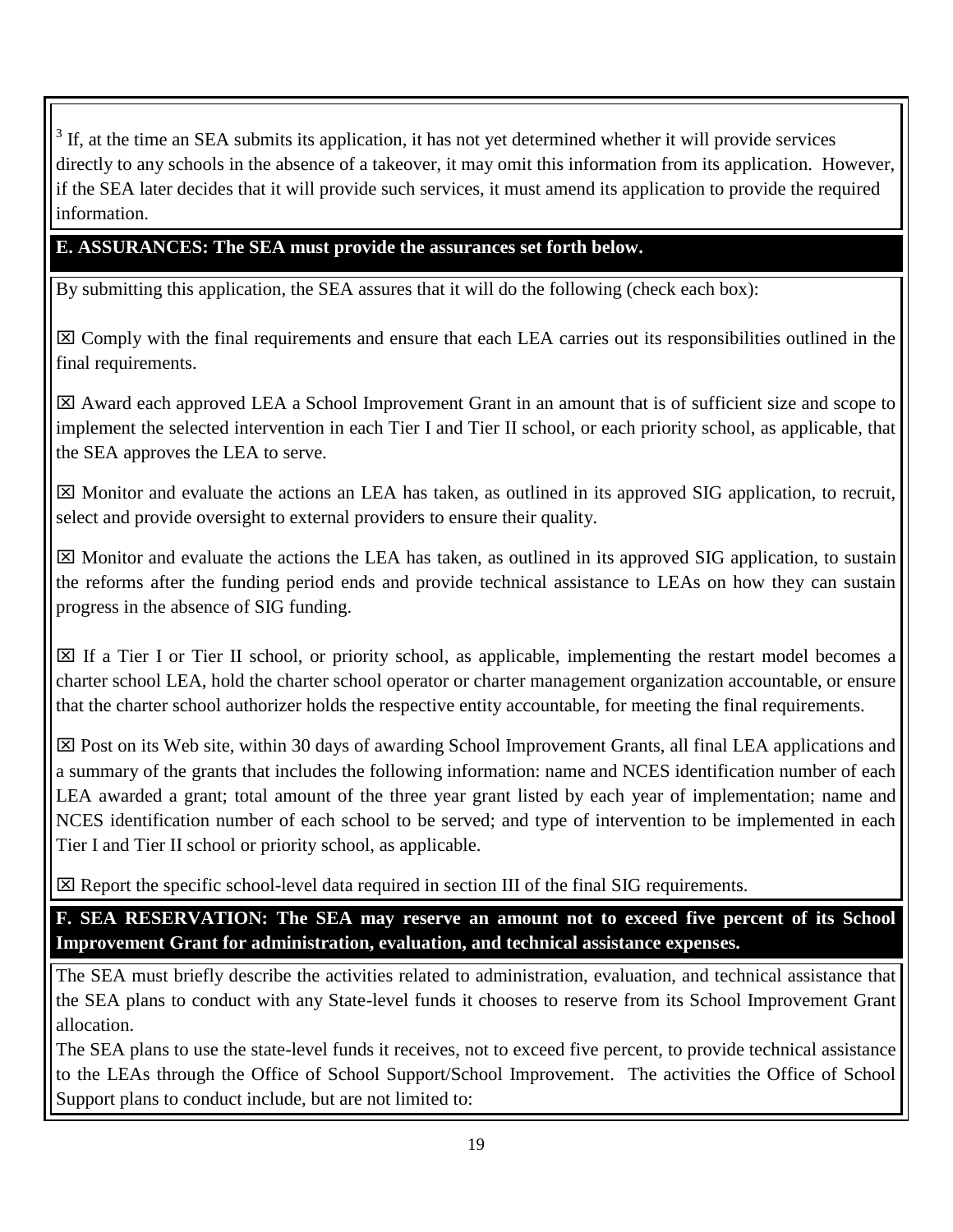- Continue and expand the principal and/or district leadership mentoring provided by School Support Team Leaders,
- Continue and expand the development and implementation of ongoing professional development for district level personnel, principals, and teachers of schools receiving SIG funds,
- Continue to train and implement the Oklahoma Data Review Model, and
- Develop and implement a training program for district level school improvement teams on Oklahoma's online planning and coaching tool.

# **G. CONSULTATION WITH STAKEHOLDERS**

 $\boxtimes$  By checking this box, the SEA assures that it has consulted with its Committee of Practitioners regarding the information set forth in its application.

# **H. WAIVERS**: **SEAs are invited to request waivers of the requirements set forth below. An SEA must check the corresponding box(es) to indicate which waiver(s) it is requesting.**

Oklahoma requests a waiver of the State-level requirements it has indicated below. The State believes that the requested waiver(s) will increase its ability to implement the SIG program effectively in eligible schools in the State in order to improve the quality of instruction and raise the academic achievement of students in Tier I, Tier II, and Tier III schools or in its priority schools, as applicable.

# **Waiver 1: Tier II waiver**

 $\Box$ In order to enable the State to generate new lists of Tier I, Tier II, and Tier III schools for its FY 2013 competition, waive paragraph (a)(2) of the definition of "persistently lowest-achieving schools" in Section I.A.3 of the SIG final requirements and incorporation of that definition in identifying Tier II schools under Section I.A.1(b) of those requirements to permit the State to include, in the pool of secondary schools from which it determines those that are the persistently lowest-achieving schools in the State, secondary schools participating under Title I, Part A of the ESEA that have not made adequate yearly progress (AYP) for at least two consecutive years or are in the State's lowest quintile of performance based on proficiency rates on the State's assessments in reading/language arts and mathematics combined.

Assurance

The State assures that it will include in the pool of schools from which it identifies its Tier II schools all Title I secondary schools not identified in Tier I that either (1) have not made AYP for at least two consecutive years; or (2) are in the State's lowest quintile of performance based on proficiency rates on the State's assessments in reading/language arts and mathematics combined. Within that pool, the State assures that it will identify as Tier II schools the persistently lowest-achieving schools in accordance with its approved definition. The State is attaching the list of schools and their level of achievement (as determined under paragraph (b) of the definition of "persistently lowest-achieving schools") that would be identified as Tier II schools without the waiver and those that would be identified with the waiver. The State assures that it will ensure that any LEA that chooses to use SIG funds in a Title I secondary school that becomes an eligible Tier II school based on this waiver will comply with the SIG final requirements for serving that school.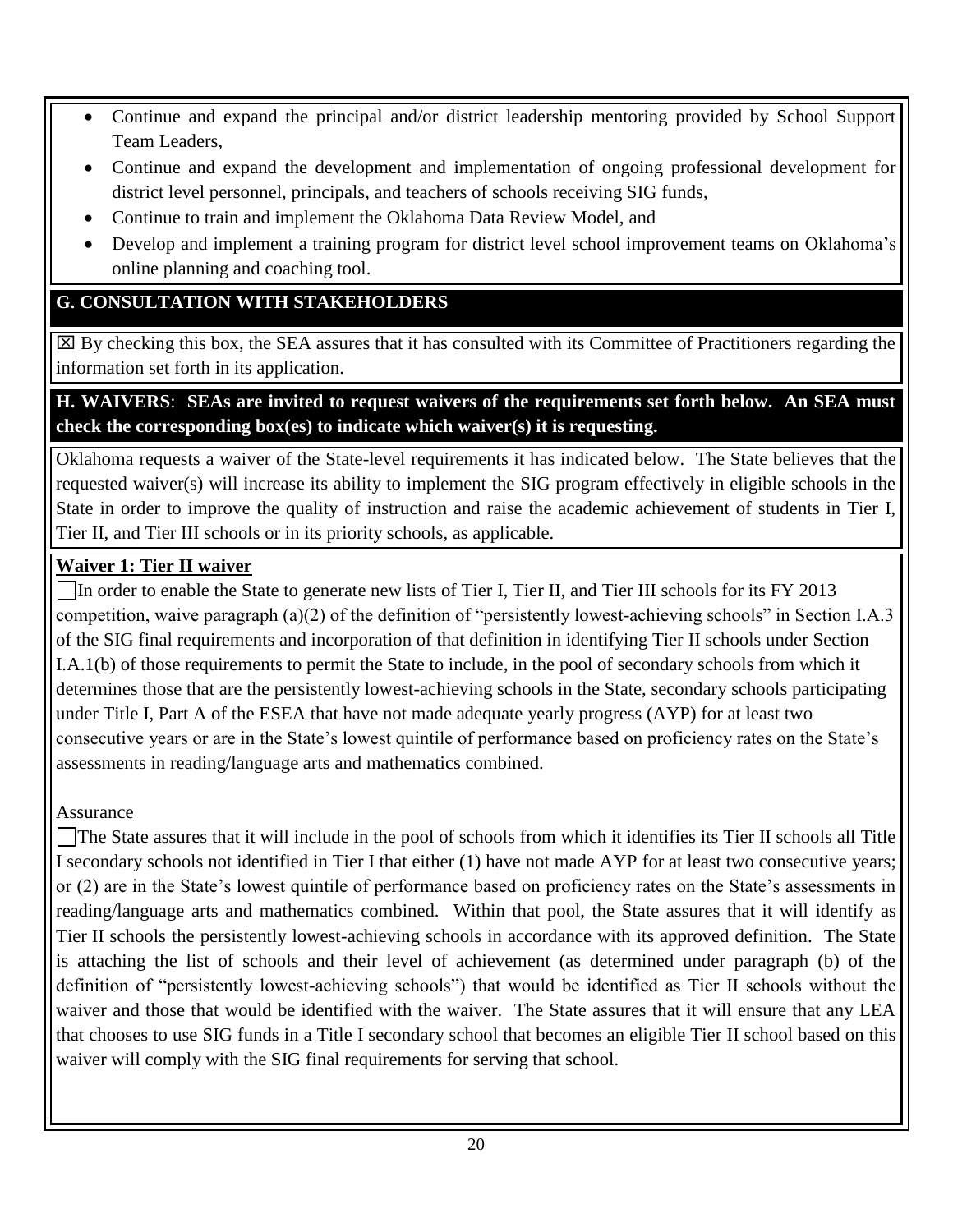## **Waiver 2: n-size waiver**

 $\Box$ In order to enable the State to generate new lists of Tier I, Tier II, and Tier III schools for its FY 2013 competition, waive the definition of "persistently lowest-achieving schools" in Section I.A.3 of the SIG final requirements and the use of that definition in Section I.A.1(a) and (b) of those requirements to permit the State to exclude, from the pool of schools from which it identifies the persistently lowest-achieving schools for Tier I and Tier II, any school in which the total number of students in the "all students" group in the grades assessed is less than [Please indicate number].

### Assurance

The State assures that it determined whether it needs to identify five percent of schools or five schools in each tier prior to excluding small schools below its "minimum n." The State is attaching, and will post on its Web site, a list of the schools in each tier that it will exclude under this waiver and the number of students in each school on which that determination is based. The State will include its "minimum n" in its definition of "persistently lowest-achieving schools." In addition, the State will include in its list of Tier III schools any schools excluded from the pool of schools from which it identified the persistently lowest-achieving schools in accordance with this waiver.

### **Waiver 3: Priority schools list waiver**

 $\boxtimes$  In order to enable the State to replace its lists of Tier I, Tier II, and Tier III schools with its list of priority schools that meet the definition of "priority schools" in the document titled *ESEA Flexibility* and that were identified in accordance with its approved request for ESEA flexibility, waive the school eligibility requirements in Section I.A.1 of the SIG final requirements.

### Assurance

 $\boxtimes$  The State assures that its methodology for identifying priority schools, approved through its ESEA flexibility request, provides an acceptable alternative methodology for identifying the State's lowest-performing schools and thus is an appropriate replacement for the eligibility requirements and definition of persistently lowestachieving schools in the SIG final requirements.

### **Waiver 4: Period of availability of FY 2013 funds waiver**

**Note: This waiver only applies to FY 2013 funds for the purpose of making three-year awards to eligible LEAs.** 

 Waive section 421(b) of the General Education Provisions Act (20 U.S.C. § 1225(b)) to extend the period of availability of FY 2013 school improvement funds for the SEA and all of its LEAs to September 30, 2017.

# **WAIVERS OF LEA REQUIREMENTS**

[Enter State Name Here] requests a waiver of the requirements it has indicated below. These waivers would allow any local educational agency (LEA) in the State that receives a School Improvement Grant to use those funds in accordance with the final requirements for School Improvement Grants and the LEA's application for a grant.

The State believes that the requested waiver(s) will increase the quality of instruction for students and improve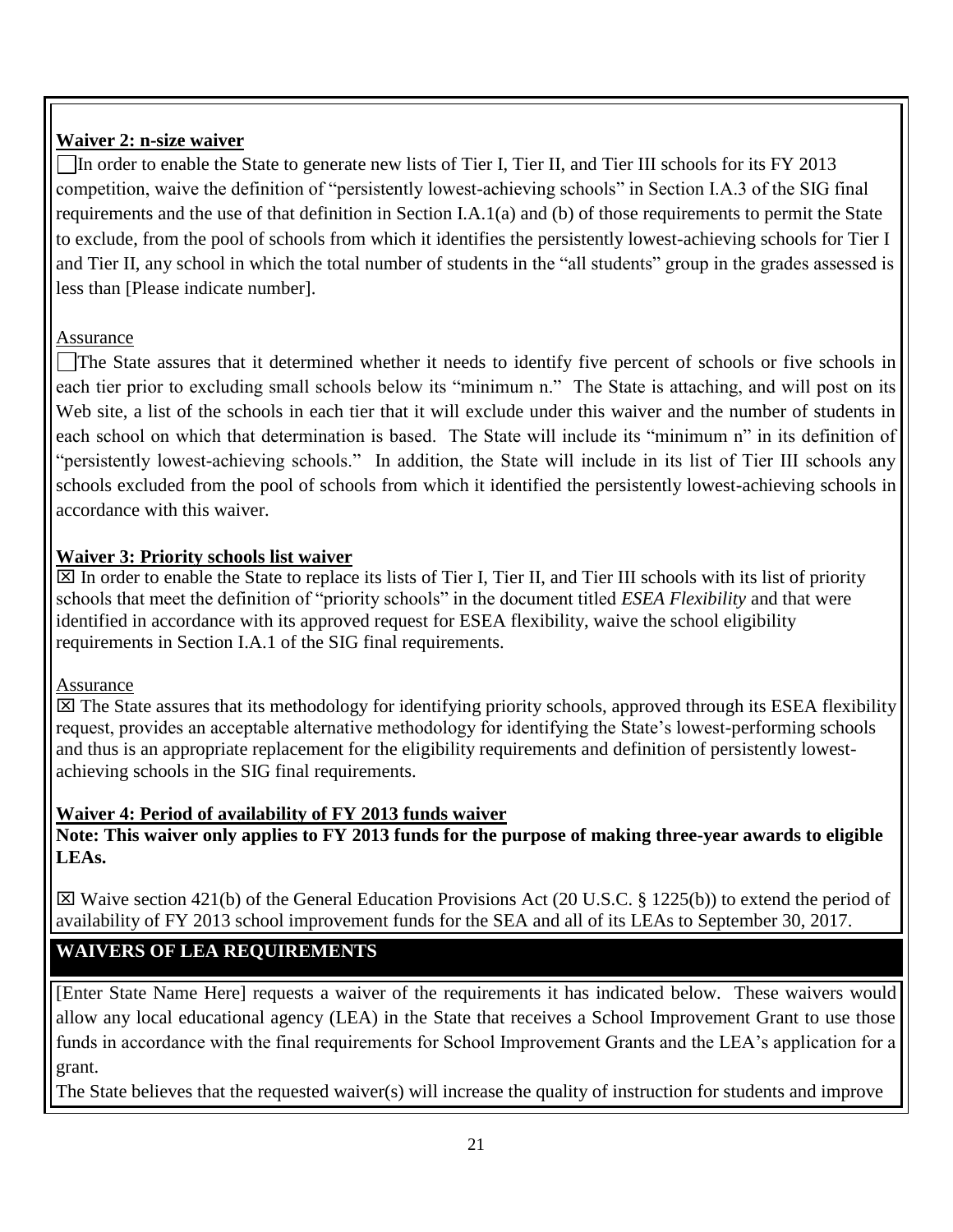the academic achievement of students in Tier I, Tier II, or Tier III schools by enabling an LEA to use more effectively the school improvement funds to implement one of the four school intervention models in its Tier I, Tier II, or Tier III schools. The four school intervention models are specifically designed to raise substantially the achievement of students in the State's Tier I, Tier II, and Tier III schools.

## **Waiver 5: School improvement timeline waiver**

**Note: An SEA that requested and received the school improvement timeline waiver for the FY 2012 competition and wishes to also receive the waiver for the FY 2013 competition must request the waiver again in this application.**

**An SEA that has been approved for ESEA flexibility need not request this waiver as it has already received a waiver of the requirement in section 1116(b) of the ESEA to identify schools for improvement through its approved ESEA flexibility request.**

# **Schools that started implementation of a turnaround or restart model in the 2011-2012, 2012-2013, 2013- 2014 school years cannot request this waiver to "start over" their school improvement timeline again.**

Waive section 1116(b)(12) of the ESEA to permit LEAs to allow their Tier I, Tier II, and Tier III Title I participating schools that will fully implement a turnaround or restart model beginning in the 2014–2015 school year to "start over" in the school improvement timeline.

# **Assurances**

The State assures that it will permit an LEA to implement this waiver only if the LEA receives a School Improvement Grant and requests the waiver in its application as part of a plan to implement the turnaround or restart model beginning in the 2014–2015 school year in a school that the SEA has approved it to serve. As such, the LEA may only implement the waiver in Tier I, Tier II, and Tier III schools, as applicable, included in its application.

The State assures that, if it is granted this waiver, it will submit to the U.S. Department of Education a report that sets forth the name and NCES District Identification Number for each LEA implementing a waiver.

# **Waiver 6: Schoolwide program waiver**

**Note: An SEA that requested and received the schoolwide program waiver for the FY 2012 competition and wishes to also receive the waiver for the FY 2013 competition must request the waiver again in this application.**

**An SEA that has been approved for ESEA flexibility need not request this waiver as it has already received a waiver of the schoolwide poverty threshold through its approved ESEA flexibility request.**

Waive the 40 percent poverty eligibility threshold in section  $1114(a)(1)$  of the ESEA to permit LEAs to implement a schoolwide program in a Tier I, Tier II, or Tier III participating school that does not meet the poverty threshold and is fully implementing one of the four school intervention models.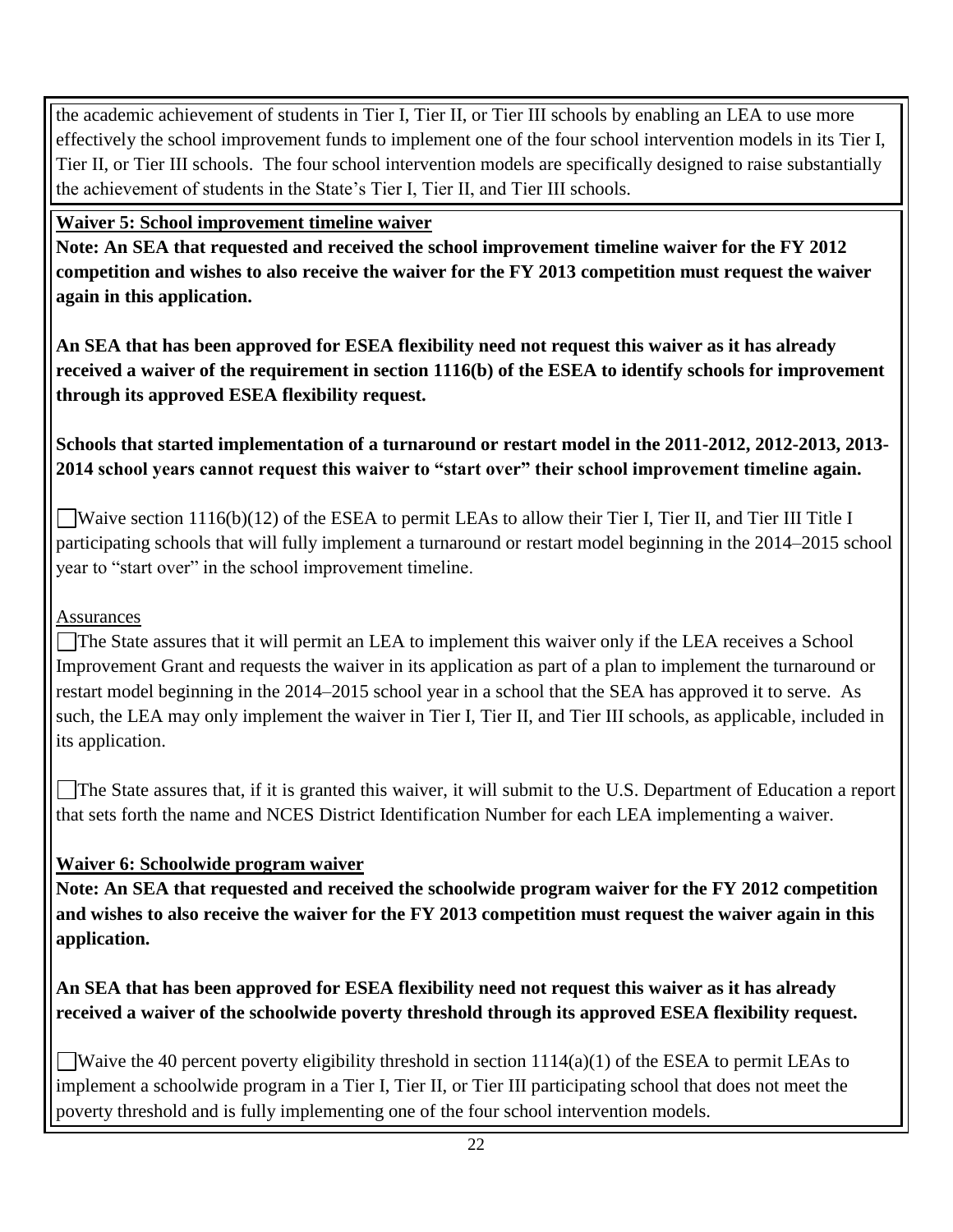**Assurances** 

The State assures that it will permit an LEA to implement this waiver only if the LEA receives a School Improvement Grant and requests to implement the waiver in its application. As such, the LEA may only implement the waiver in Tier I, Tier II, and Tier III schools, as applicable, included in its application.

The State assures that, if it is granted this waiver, it will submit to the U.S. Department of Education a report that sets forth the name and NCES District Identification Number for each LEA implementing a waiver.

#### **I. ASSURANCE OF NOTICE AND COMMENT PERIOD – APPLIES TO ALL WAIVER REQUESTS**

 $\boxtimes$ The State assures that, prior to submitting its School Improvement Grant application, the State provided all LEAs in the State that are eligible to receive a School Improvement Grant with notice and a reasonable opportunity to comment on its waiver request(s) and has attached a copy of that notice as well as copies of any comments it received from LEAs. The State also assures that it provided notice and information regarding the above waiver request(s) to the public in the manner in which the State customarily provides such notice and information to the public (e.g., by publishing a notice in the newspaper; by posting information on its Web site) and has attached a copy of, or link to, that notice.

### **PART II: LEA APPLICATION**

An SEA must develop an LEA application form that it will use to make subgrants of school improvement funds to eligible LEAs.

#### **The LEA application for Oklahoma is an attached document.**

### **LEA APPLICATION REQUIREMENTS**

The LEA application form that the SEA uses must contain, at a minimum, the information set forth below. An SEA may include other information that it deems necessary in order to award school improvement funds to its LEAs.

**A. SCHOOLS TO BE SERVED: An LEA must include the following information with respect to the schools it will serve with a School Improvement Grant.**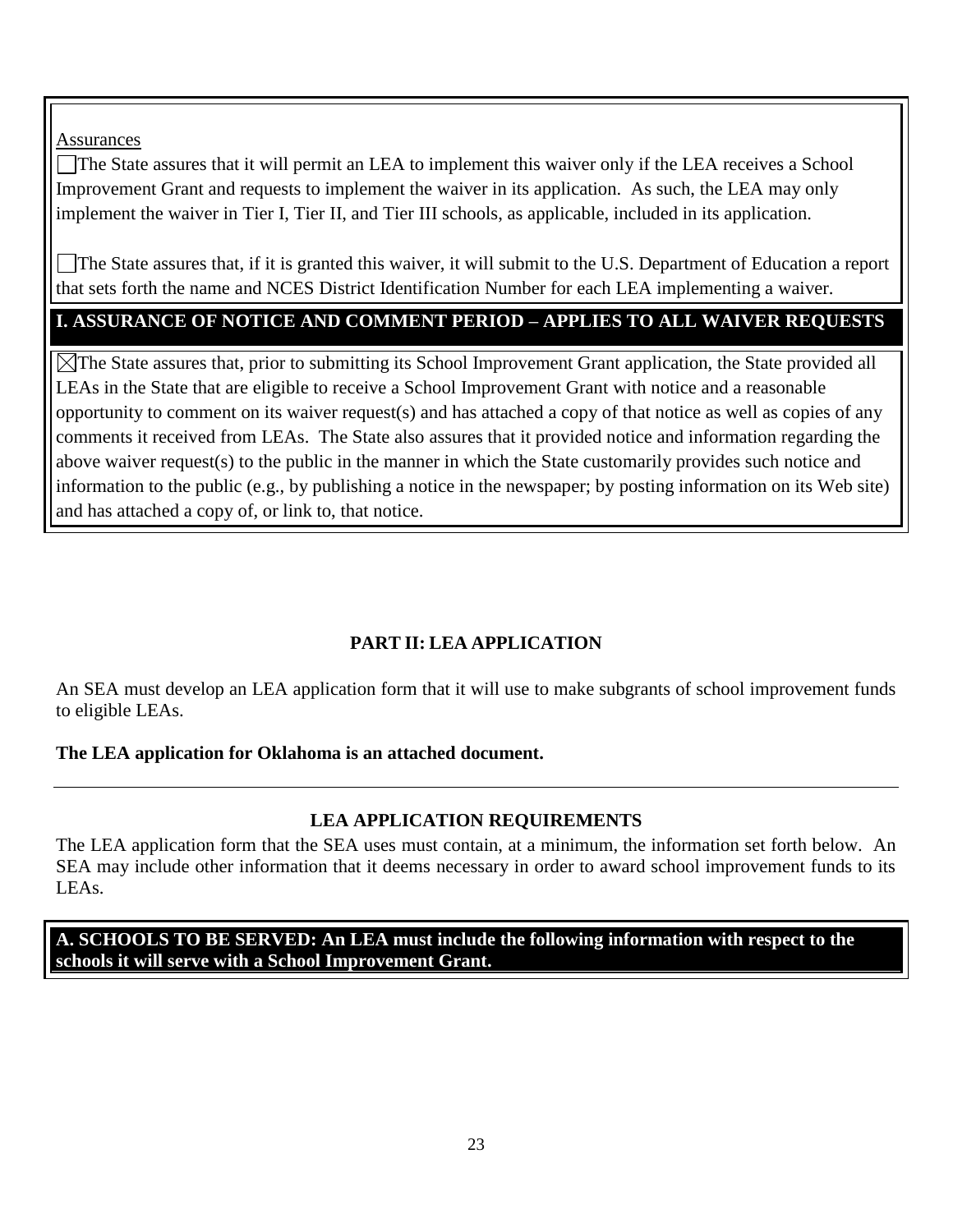An LEA must identify each Tier I, Tier II, and Tier III school, or each priority school, as applicable, the LEA commits to serve and identify the model that the LEA will use in each Tier I and Tier II school, or in each priority school, as applicable.

| L           | S ID | Y R RII RIII |  | SCHOO NCE PRIORIT TIE TIE TIE INTERVENTION (TIER I AND<br>II/PRIORITY ONLY) |  |   |                                       |
|-------------|------|--------------|--|-----------------------------------------------------------------------------|--|---|---------------------------------------|
| <b>NAME</b> | #    | (ii)         |  |                                                                             |  |   | turnaroun restar closur transformatio |
|             |      | applicable)  |  | d                                                                           |  | e | n                                     |
|             |      |              |  |                                                                             |  |   |                                       |
|             |      |              |  |                                                                             |  |   |                                       |
|             |      |              |  |                                                                             |  |   |                                       |
|             |      |              |  |                                                                             |  |   |                                       |

Note: An LEA that has nine or more Tier I and Tier II schools may not implement the transformation model in more than 50 percent of those schools.

## **B. DESCRIPTIVE INFORMATION: An LEA must include the following information in its application for a School Improvement Grant.**

- **(1)** For each Tier I and Tier II school, or each priority school, that the LEA commits to serve, the LEA must demonstrate that the LEA has analyzed the needs of each school, such as instructional programs, school leadership and school infrastructure, and selected interventions for each school aligned to the needs each school has identified.
- **(2)** The LEA must ensure that each Tier I and Tier II school, or each priority school, that it commits to serve receives all of the State and local funds it would receive in the absence of the school improvement funds and that those resources are aligned with the interventions.

**(3)** The LEA must describe actions it has taken, or will take, to—

- Determine its capacity to provide adequate resources and related support to each Tier I and Tier II school, or each priority school, identified in the LEA's application in order to implement, fully and effectively, the required activities of the school intervention model it has selected;
- Design and implement interventions consistent with the final requirements of the turnaround model, restart model, school closure, or transformation model;
- Recruit, screen, and select external providers, if applicable, to ensure their quality;
- Modify its practices or policies, if necessary, to enable its schools to implement the interventions fully and effectively; and,
- Sustain the reforms after the funding period ends.
- **(4)** The LEA must include a timeline delineating the steps it will take to implement the selected intervention in each Tier I and Tier II school, or each priority school, identified in the LEA's application.
- **(5)** The LEA must describe how it will monitor each Tier I and Tier II school, or each priority school, that receives school improvement funds including by-
	- Establishing annual goals for student achievement on the State's assessments in both reading/language arts and mathematics; and,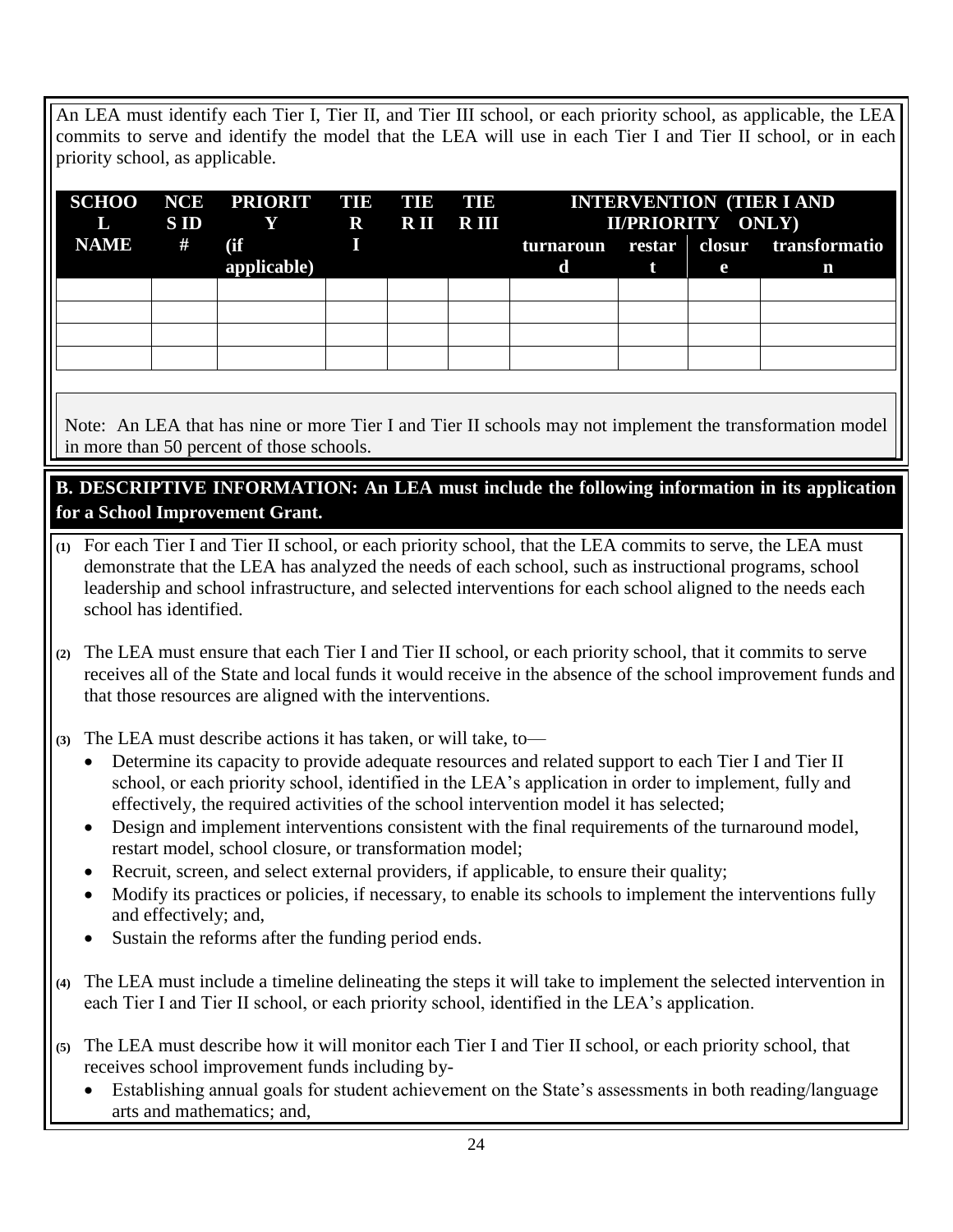- Measuring progress on the leading indicators as defined in the final requirements.
- **(6)** For each Tier III school the LEA commits to serve, the LEA must identify the services the school will receive or the activities the school will implement.
- **(7)** The LEA must describe the goals it has established (subject to approval by the SEA) in order to hold accountable its Tier III schools that receive school improvement funds.
- **(8)** As appropriate, the LEA must consult with relevant stakeholders regarding the LEA's application and implementation of school improvement models in its Tier I and Tier II schools or in its priority schools, as applicable.

**C. BUDGET: An LEA must include a budget that indicates the amount of school improvement funds the LEA will use each year in each Tier I, Tier II, and Tier III school, or each priority school, it commits to serve.**

The LEA must provide a budget that indicates the amount of school improvement funds the LEA will use each year to—

- Implement the selected model in each Tier I and Tier II school, or priority school, it commits to serve;
- Conduct LEA-level activities designed to support implementation of the selected school intervention models in the LEA's Tier I and Tier II schools or priority schools; and
- Support school improvement activities, at the school or LEA level, for each Tier III school identified in the LEA's application.

 $\mathbf 1$  $\mathbf{I}$ serve. Any funding for activities during the pre-implementation period must be included in the first year of

 $\mathbf{1}$ 

 $\mathbf 1$ 

the LEA's three-year budget plan.

Note: An LEA's budget should cover three years of full implementation and be of sufficient size and scope to implement the selected school intervention model in each Tier I and Tier II school the LEA commits to serve. Any funding for activities during the pre-implementation period must be included in the first year of the LEA's three-year budget plan.

An LEA's budget for each year may not exceed the number of Tier I, Tier II, and Tier III schools, or the number of priority schools, it commits to serve multiplied by \$2,000,000 (not to exceed \$6,000,000 per school over three years).

**Example:**

|                             | <b>Year 1 Budget</b>      |                                 | <b>Year 2 Budget</b> | <b>Year 3 Budget</b> | <b>Three-Year Total</b> |
|-----------------------------|---------------------------|---------------------------------|----------------------|----------------------|-------------------------|
|                             | <b>Pre-implementation</b> | Year 1 - Full<br>Implementation |                      |                      |                         |
| Tier I ES#1                 | \$257,000                 | \$1,156,000                     | \$1,325,000          | \$1,200,000          | \$3,938,000             |
| Tier I ES#2                 | \$125,500                 | \$890,500                       | \$846,500            | \$795,000            | \$2,657,500             |
| Tier I MS#1                 | \$304,250                 | \$1,295,750                     | \$1,600,000          | \$1,600,000          | \$4,800,000             |
| Tier II HS#1                | \$530,000                 | \$1,470,000                     | \$1,960,000          | \$1,775,000          | \$5,735,000             |
| <b>LEA-level Activities</b> | \$250,000                 |                                 | \$250,000            | \$250,000            | \$750,000               |
| <b>Total Budget</b>         | \$6,279,000               |                                 | \$5,981,500          | \$5,620,000          | \$17,880,500            |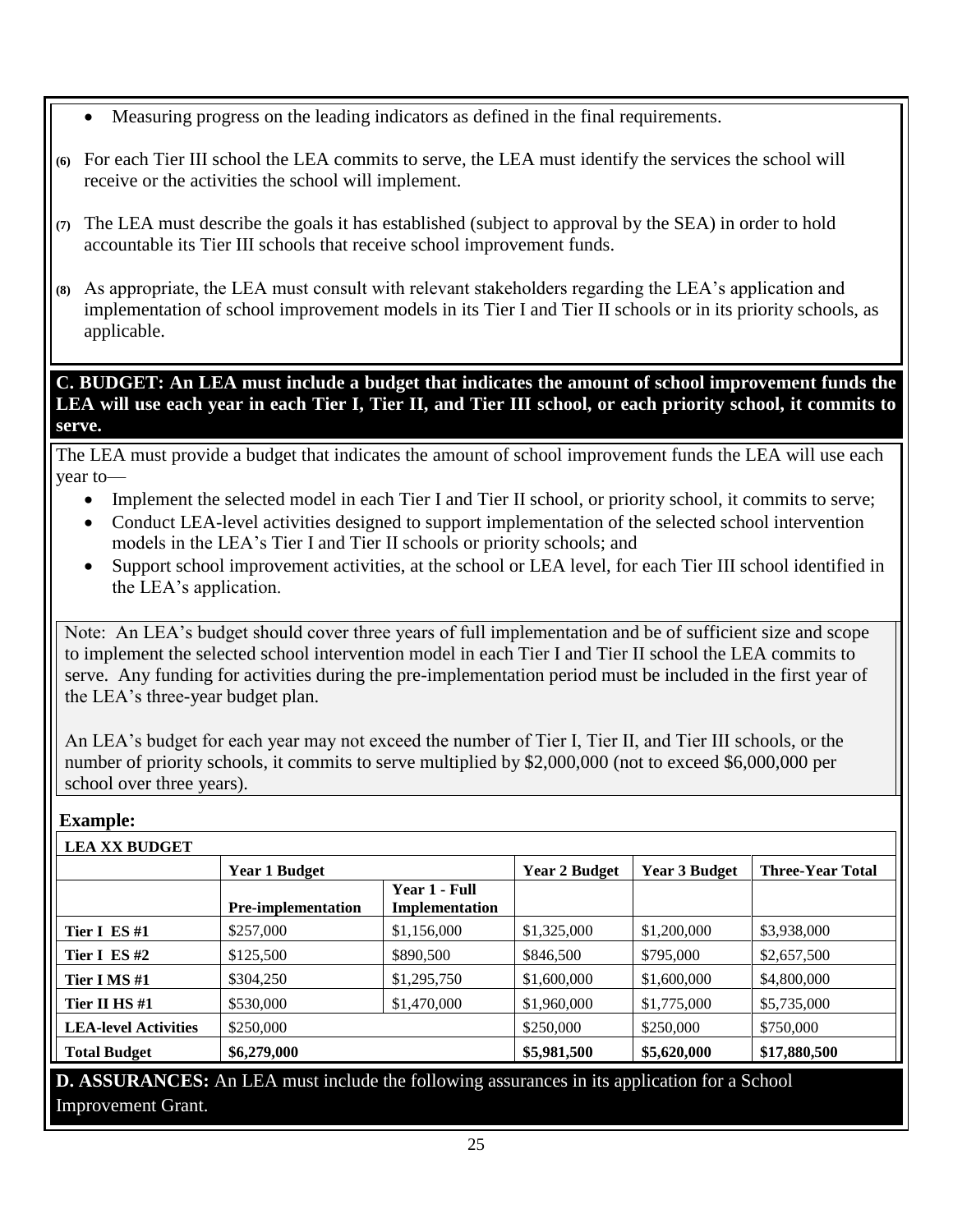The LEA must assure that it will-

 $\sim$ 

- (1) Use its School Improvement Grant to implement fully and effectively an intervention in each Tier I and Tier II school, or each priority school, that the LEA commits to serve consistent with the final requirements:
- (2) Establish annual goals for student achievement on the State's assessments in both reading/language arts and mathematics and measure progress on the leading indicators in section III of the final requirements in order to monitor each Tier I and Tier II school, or priority school, that it serves with school improvement funds, and establish goals (approved by the SEA) to hold accountable its Tier III schools that receive school improvement funds;
- (3) If it implements a restart model in a Tier I or Tier II school, or priority school, include in its contract or agreement terms and provisions to hold the charter operator, charter management organization, or education management organization accountable for complying with the final requirements;
- (4) Monitor and evaluate the actions a school has taken, as outlined in the approved SIG application, to recruit, select and provide oversight to external providers to ensure their quality;
- (5) Monitor and evaluate the actions schools have taken, as outlined in the approved SIG application, to sustain the reforms after the funding period ends and that it will provide technical assistance to schools on how they can sustain progress in the absence of SIG funding; and,
- (6) Report to the SEA the school-level data required under section III of the final requirements.

**E. WAIVERS: If the SEA has requested any waivers of requirements applicable to the LEA's School Improvement Grant, an LEA must indicate which of those waivers it intends to implement.**

The LEA must check each waiver that the LEA will implement. If the LEA does not intend to implement the waiver with respect to each applicable school, the LEA must indicate for which schools it will implement the waiver.

 "Starting over" in the school improvement timeline for Tier I and Tier II Title I participating schools implementing a turnaround or restart model.

 Implementing a school-wide program in a Tier I or Tier II Title I participating school that does not meet the 40 percent poverty eligibility threshold.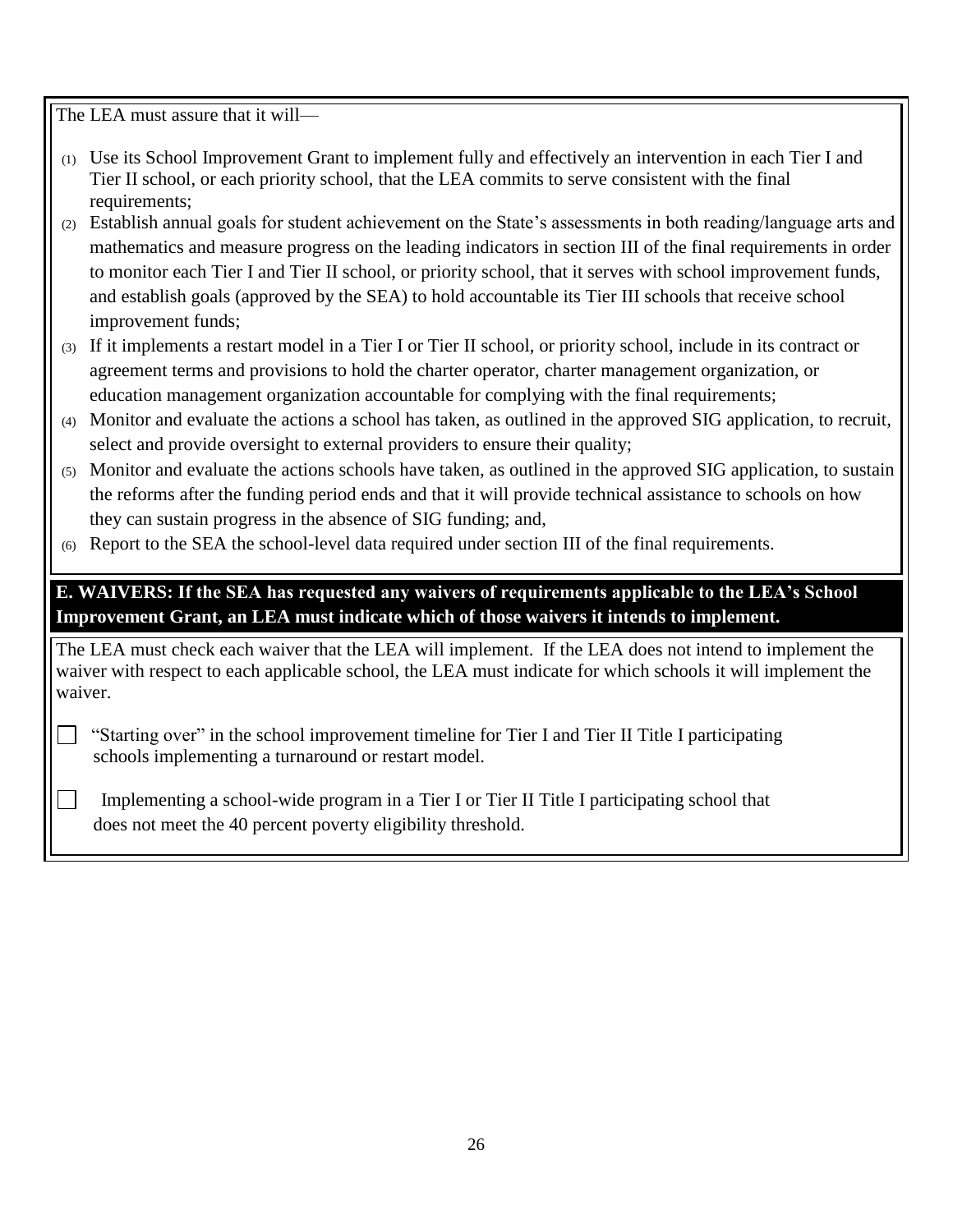# **Continuation Awards Only Application for Fiscal Year (FY) 2013 School Improvement Grants (SIG) Program**

**In the table below, list the schools that will receive continuation awards using FY 2013 SIG funds:**

| LEA<br><b>NAME</b> | <b>SCHOOL NAME</b>                                                           | <b>COHORT#</b> | <b>PROJECTED AMOUNT OF</b><br><b>FY 13 ALLOCATION</b> |  |  |
|--------------------|------------------------------------------------------------------------------|----------------|-------------------------------------------------------|--|--|
|                    |                                                                              |                |                                                       |  |  |
|                    |                                                                              |                |                                                       |  |  |
|                    |                                                                              |                |                                                       |  |  |
|                    |                                                                              |                |                                                       |  |  |
|                    |                                                                              |                |                                                       |  |  |
|                    | <b>TOTAL AMOUNT OF CONTINUATION FUNDS PROJECTED FOR ALLOCATION IN FY 13:</b> |                |                                                       |  |  |

**In the table below, list any LEAs with one or more schools for which funding under previously awarded SIG grants will not be renewed. For each such school, note the amount of unused remaining funds and explain how the SEA or LEA plans to use those funds as well as noting the explicit reason and process for reallocating those funds (e.g., reallocate to rural schools with SIG grants in cohort 2 who demonstrate a need for technology aimed at increasing student literacy interaction).**

| <b>LEA NAME</b> | <b>SCHOOL NAME</b> | <b>DESCRIPTION OF HOW REMAINING FUNDS WERE OR WILL BE USED</b> | <b>AMOUNT OF REMAINING</b><br><b>FUNDS</b> |
|-----------------|--------------------|----------------------------------------------------------------|--------------------------------------------|
|                 |                    |                                                                |                                            |
|                 |                    |                                                                |                                            |
|                 |                    |                                                                |                                            |
|                 |                    |                                                                |                                            |
|                 |                    |                                                                |                                            |
|                 |                    | <b>TOTAL AMOUNT OF REMAINING FUNDS:</b>                        |                                            |